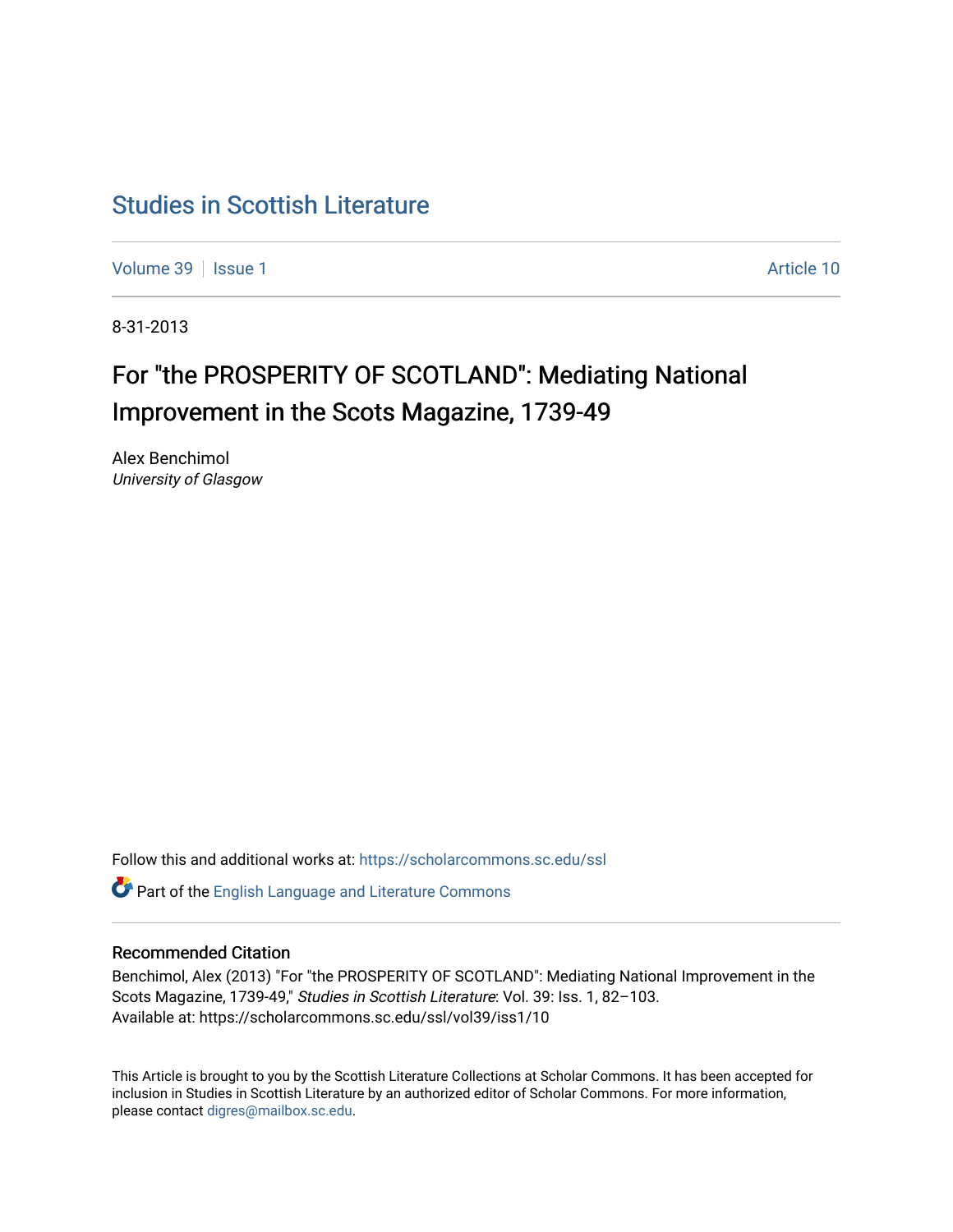### **FOR "THE PROSPERITY OF SCOTLAND": MEDIATING NATIONAL IMPROVEMENT IN THE** *SCOTS MAGAZINE***, 1739-1749**

#### *Alex Benchimol*

In a recent article on the Scottish version of the *Tatler*, Hamish Mathison observes: "From the first, the newspaper press in Scotland and commentators upon it associated the printing of newspapers with the status and self-understanding of the nation itself."<sup>[1](#page-22-0)</sup> Mathison illustrates this by referring to the print factionalism identified by James Watson, proprietor of the *Edinburgh Gazette* and *Edinburgh Courant*, and its national political equivalent noted by George Chalmers, an early historian of the Scottish periodical press. Mathison's insights on the close relationship between an intensely self-reflexive periodical print culture in early eighteenth-century Scotland and the nation's wider aspirations for a distinctive cultural identity in the wake of the Union settlement are joined by important new work from Leith Davis, Warren McDougall and Stephen W. Brown that frame Watson's multifarious role in encouraging the Scottish publishing market to take an active part in the country's struggle for autonomy. Davis argues that his pioneering *Choice Collection of Comic and Serious Scots Poems* (1706-11) "uses the imaginative space of the miscellany to bring readers of different tastes and interests together to promote the cause of Scotland at a time during which the nation's very existence was under threat," and sees the *Collection* as promoting "Scottish independence through encouraging readers to recognize the uniqueness of Scottish identity."<sup>[3](#page-1-0)</sup> McDougall makes a complementary case for Watson's influential efforts to promote

<span id="page-1-1"></span><sup>&</sup>lt;sup>1</sup> Hamish Mathison, "Robert Hepburn and the Edinburgh *Tatler*: a study in an early British periodical," *Media History* 11 (2005): 147-61 (p. 149).

<span id="page-1-0"></span><sup>&</sup>lt;sup>3</sup> Leith Davis, "Imagining the Miscellaneous Nation: James Watson's *Choice Collection of Comic and Serious Scots Poems*," *Eighteenth-Century Life* 35.3 (2011): 60-80 (pp. 61, 65).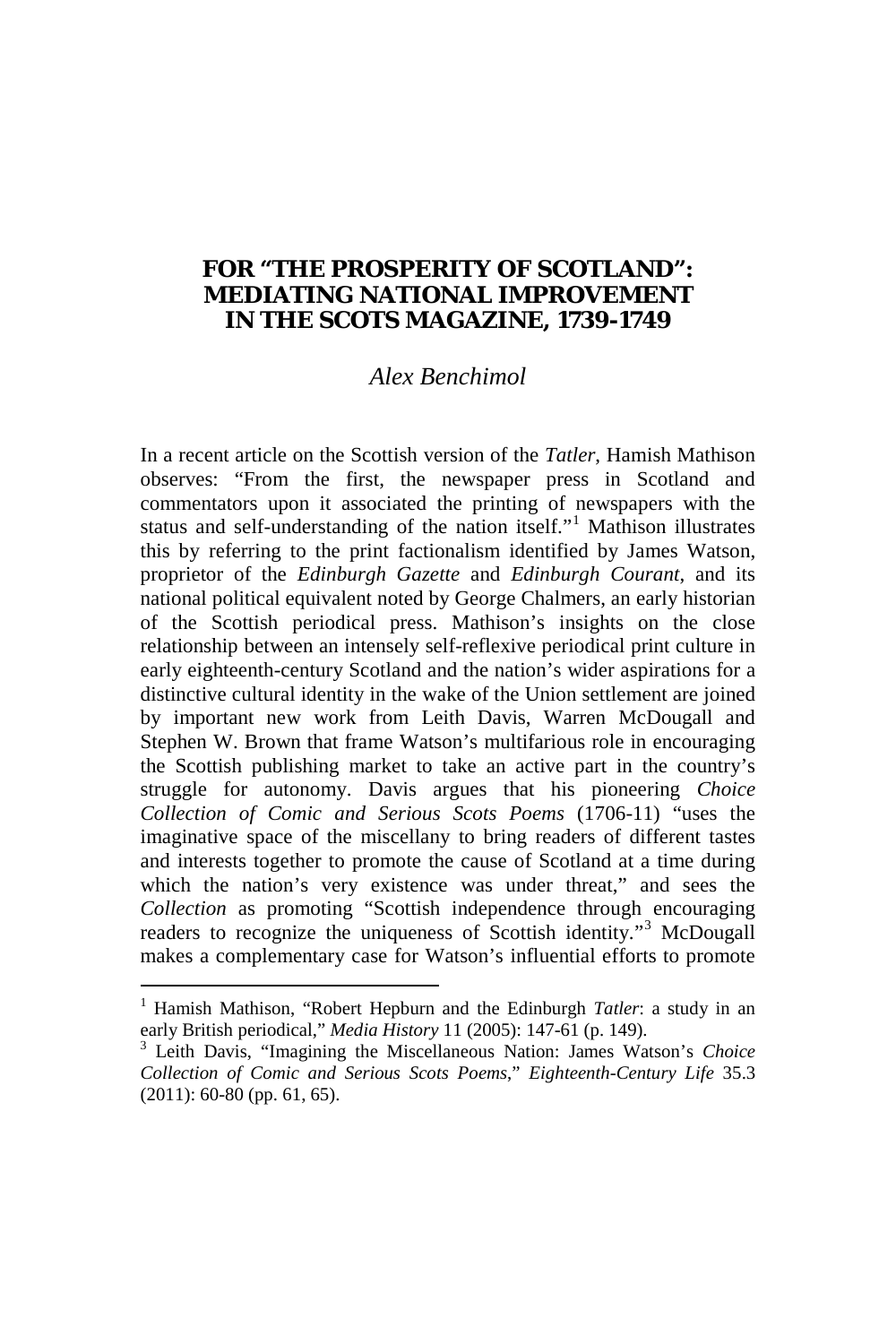and improve Scottish printing after the Union that he so vigorously opposed. "Watson's connecting of print, improvement and the Scottish identity set the tone for the century," he argues. $4$  Brown and McDougall note that "Watson's ambitions for improvement were as much an expression of nationalistic pride as a commercial strategy," and, with the open border after the Union threatening the fragile state of the Scottish publishing market, a new form of print patriotism was called for. They argue that "it was Watson's commitment to making print a site for sustaining Scottish identity against the subsuming threat of Britishness that set the tone for the history of the book in eighteenth-century Scotland."<sup>[5](#page-2-0)</sup>

Significantly for the argument of the present essay, Brown and McDougall explicitly link Watson's print nationalism with the patriotic aims for national improvement articulated by the conductors of the *Scots Magazine*. [6](#page-2-1) Indeed, this important recent scholarly formation engaging with eighteenth-century Scottish publishing history, splendidly manifested in the 2012 publication of volume 2 of *The Edinburgh History of the Book in Scotland: Enlightenment and Expansion, 1707-1800*, edited jointly by Brown and McDougall, provides a provocative context for the present effort to map how the *Scots Magazine*, in its first decade of existence, gave tangible expression to a post-1707 national public sphere devoted to material and cultural improvement through the widespread dissemination of knowledge, using periodical print as both physical emblem and medium to project a new form of national cultural identity, embodied in the closing lines of the preface to the magazine's first volume in 1739, which declared "for as our labours, so are our wishes employed on the PROSPERITY OF SCOTLAND."<sup>[7](#page-2-2)</sup>

<span id="page-2-3"></span>Indeed, during its first decade of publication the *Scots Magazine* serves as an early historical example of how the nation's distinctive cultural institutions have "played a powerful role in sustaining and even in part defining our contemporary sense of Scotland and 'Scottishness,'"

 <sup>4</sup> Warren McDougall, "Developing a Marketplace for Books: Edinburgh," in *The Edinburgh History of the Book in Scotland: Volume 2: Enlightenment and Expansion 1707-1800*, eds. Stephen W. Brown and Warren McDougall (Edinburgh: Edinburgh Univ. Press, 2012), 118-31 (p. 118). <sup>5</sup> Stephen W. Brown and Warren McDougall, "Introduction," in *Edinburgh* 

<span id="page-2-0"></span>*History of the Book in Scotland*, 1-22 (pp. 8, 9).<br><sup>6</sup> Ibid., 10.<br><sup>7</sup> "Preface," *Scots Magazine* 1 (January 1739): i-iv (p. iv).

<span id="page-2-1"></span>

<span id="page-2-2"></span>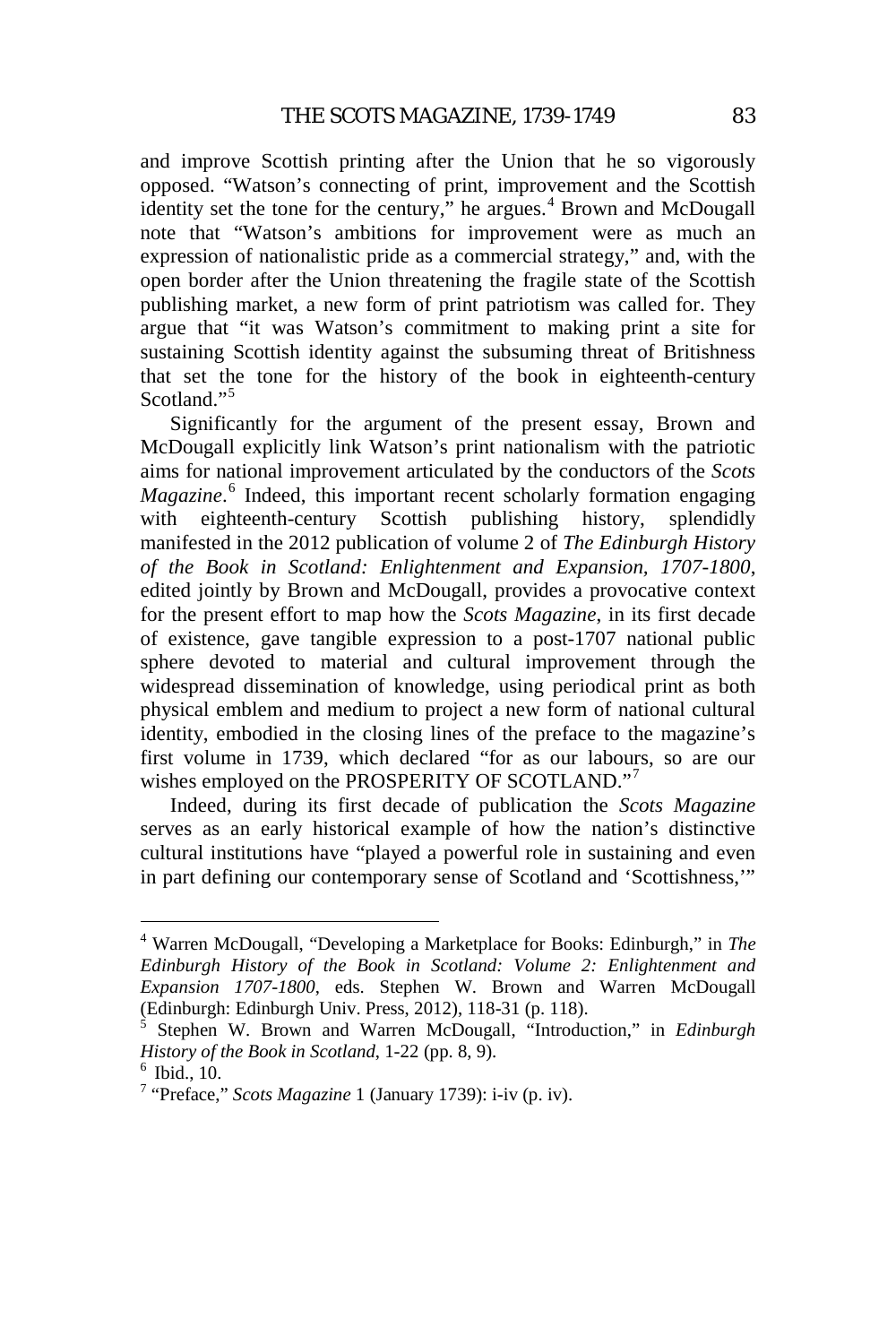#### 84 *Alex Benchimol*

as the late Scottish legal philosopher Neil MacCormick put it in his 1999 study *Questioning Sovereignty*. He continues, "One form of nationalism in Scotland for long argued that the defence and nurturing of such institutions was the most desirable way of upholding Scotland's position as a contemporary nation embedded in a larger state (and some would say more comprehensive nation).<sup>3[8](#page-2-3)</sup> At a time when the ideological tensions within this tradition of Scottish civic nationalism are being sharply tested by the shifting parameters of the nation's twenty-first century constitutional debate, $9$  it may be worth revisiting how the nascent national press of the mid-eighteenth century first represented Scotland as a distinctive national cultural entity within the Union. To illustrate this, the present essay will focus on how the *Scots Magazine* projected Scottish material and cultural improvement as a compelling national narrative to its readers, a narrative often self-reflexively embodied in the pages of the periodical itself. This emphasis on periodical selfrepresentation will focus particular attention to a selection of prefaces introducing (and indeed, reviewing) the annual volumes from 1739—the year of the magazine's founding amidst a severe economic recession—to 1749, three years following the national trauma visited by the Jacobite Rebellion, when the conductors sought to rearticulate a compelling narrative of national progress nearly two generations after Union. As well as, in the words of the preface to the 1747 volume of the magazine, "drawing together the most remarkable transactions of each year in a

 <sup>8</sup> Neil MacCormick, *Questioning Sovereignty: Law, State, and Nation in the European Commonwealth* (Oxford: Oxford Univ. Press, 1999), 184.<br><sup>9</sup> For key articulations of competing policy positions in the recent Scottish

<span id="page-3-1"></span><span id="page-3-0"></span>constitutional debate, see The Scottish Government, *Choosing Scotland's Future: A National Conversation: Independence and Responsibility in the Modern World* (Edinburgh: The Scottish Executive, 2007); and Commission on Scottish Devolution, *Serving Scotland Better: Scotland and the United Kingdom in the 21st Century* (Edinburgh: Her Majesty's Government, 2009). For influential explications and critiques of Scotland's recent constitutional identity, see Murray Pittock, *The Road to Independence?: Scotland Since the Sixties* (London: Reaktion, 2008),155-83; Colin Kidd, *Union and Unionism: Political Thought in Scotland, 1500–2000* (Cambridge: Cambridge Univ. Press, 2008), 1-38, 257-99; James Mitchell, "Review of *Union and Unionism: Political Thought in Scotland, 1500–2000*, by Colin Kidd," *Scottish Historical Review* 89 (2010): 113-14; Neil Walker, "Scottish Nationalism For and Against the Union State: The Vision of Neil MacCormick," *University of Edinburgh School of Law Working Paper* No. 2011/25 (Edinburgh University, 2011).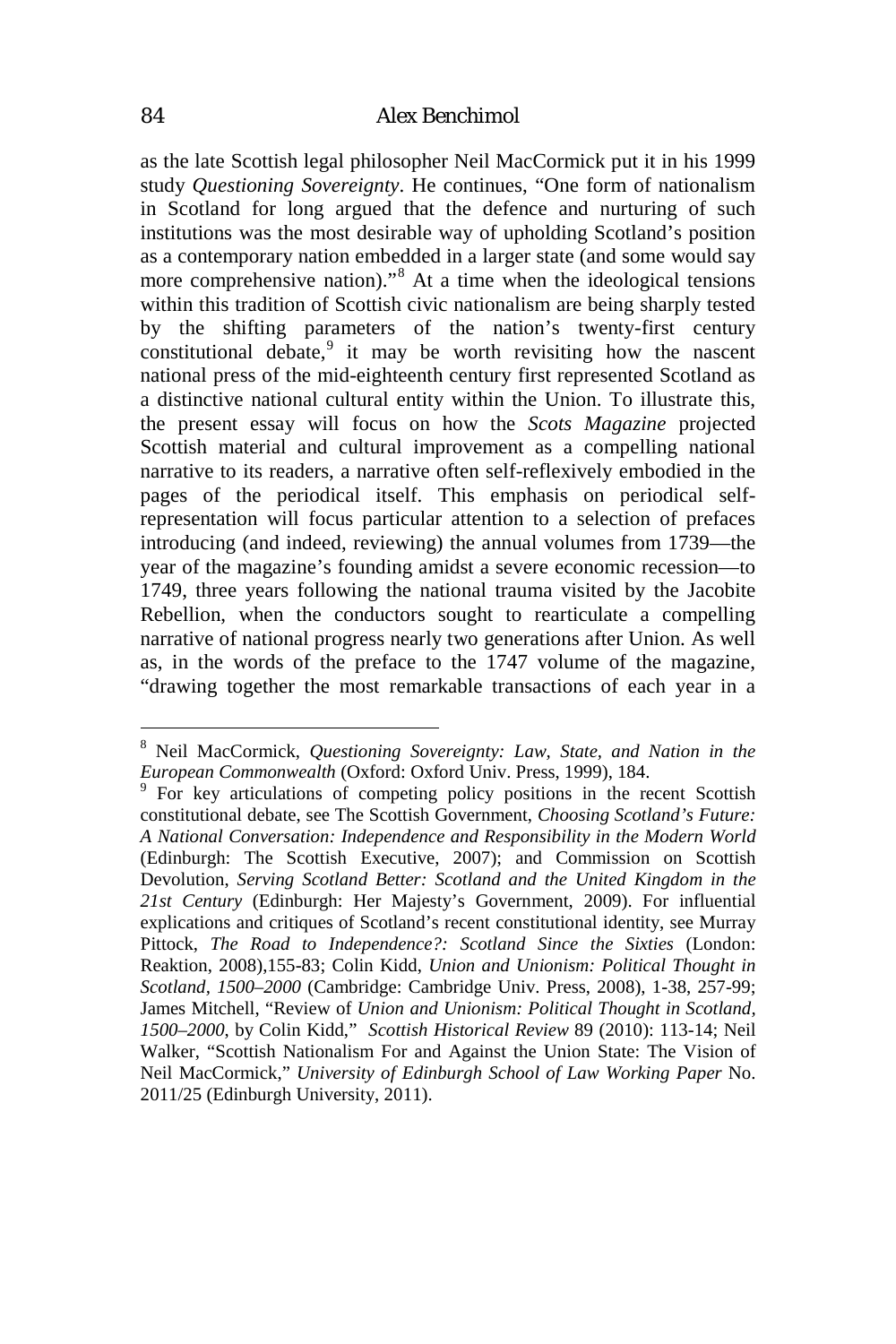general summary at the beginning of the year following,"[10](#page-3-1) these strategic paratextual documents also provide fascinating and valuable snapshots of the changing material and ideological imperatives in Scotland's periodical public sphere, often juxtaposing thrusting national cultural aspiration with provincial diffidence in a complex articulation of what Mathison calls the "anxieties of a post-Union Scottish literary identity."<sup>[11](#page-4-0)</sup> The recent work by Davis, Brown, and McDougall on the contested ideological origins of the eighteenth-century Scottish press, including the inheritance that leading literary projects like the *Scots Magazine* owe to the nationalist cultural project of Watson in particular, only serve to amplify, I would argue, these "anxieties of a post-Union Scottish literary identity."<sup>[12](#page-4-1)</sup>

The aims of the *Scots Magazine* at its founding help us to locate a wider struggle in the mid-eighteenth Scottish public sphere manifested in the material pressures for cultural assimilation heading north from Britain's great metropolis, and the local patriotic desire to assert the cultural autonomy of the nation some thirty years after the Union settlement.<sup>[13](#page-4-2)</sup> As Mathison has demonstrated with Robert Hepburn's Edinburgh version of the *Tatler* in 1711, the fledging Scottish periodical market needed to acknowledge "the affective gap … between London and Edinburgh" in order to carve out a distinctive position from which to "comment meaningfully on Scottish manners."<sup>[14](#page-4-3)</sup> He argues that an epistolary appeal by Hepburn, through the persona of Donald MacStaff, for his metropolitan cousin Isaac Bickerstaff at Sir Richard Steele's London *Tatler* "to take account of Edinburgh manners," "cleverly uses MacStaff's address to combine the cultural imperatives of the paper with an acknowledgement that it will have to deal too with the realities of Scotland's new status as a "Northern Part" of a larger post-1707 political

<span id="page-4-3"></span>

<span id="page-4-1"></span><span id="page-4-0"></span>

<span id="page-4-4"></span><sup>&</sup>lt;sup>10</sup> "Preface," *Scots Magazine* 9 (January 1747): iii-iv (p. iii).<br><sup>11</sup> Mathison, 150.<br><sup>12</sup> See Brown and McDougall, 8-10; McDougall, "Developing a Marketplace for Books," 118-19; Stephen W. Brown, "Newspapers and Magazines," in *The Edinburgh History of the Book in Scotland,* 353-68 (pp. 353-55, 359-60, 364-68); and Davis, 61-66, 71-73.<br><sup>13</sup> For an extended discussion of this complex dynamic of cultural assimilation

<span id="page-4-2"></span>and assertion in the early and mid-eighteenth century national public sphere in Scotland, see Alex Benchimol, "Periodicals and Public Culture," in *The Edinburgh Companion to Scottish Romanticism*, ed. Murray Pittock (Edinburgh: Edinburgh Univ. Press, 2011), 84-99 (pp. 87-95). <sup>14</sup> Mathison, 151.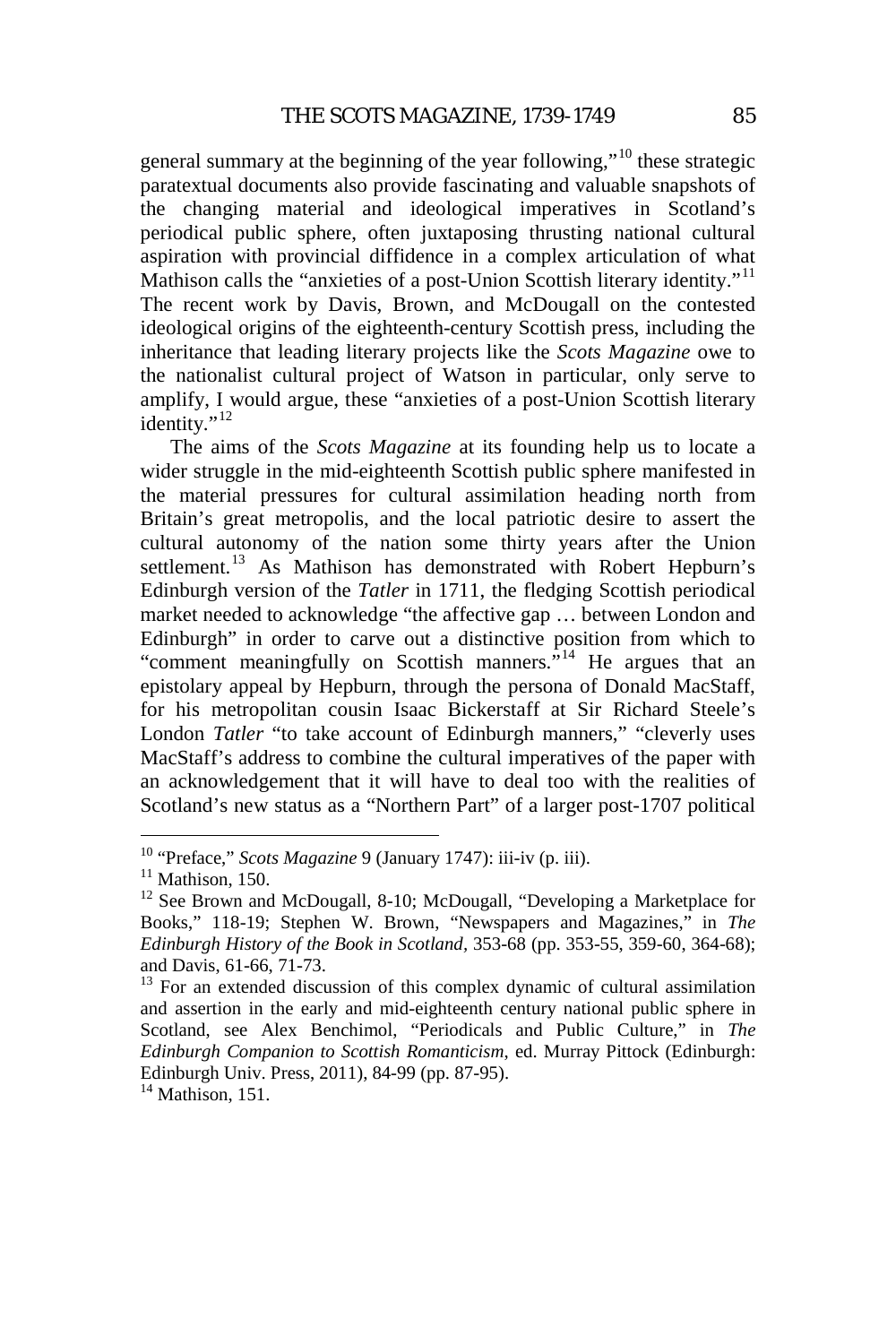project."<sup>[15](#page-4-4)</sup>

This desire to adapt a dominant London-based periodical genre in order to "comment meaningfully on Scottish manners" also animated the alliance of booksellers and printers behind the Edinburgh-based *Scots Magazine*—Alexander Brymer, William Sands, James Cochran and Alexander Murray—who clearly recognised that the thriving model of Edward Cave's *Gentleman's Magazine* and its immediate imitator, the *London Magazine*, had created an opportunity for a Scottish version of the metropolitan miscellany.<sup>[16](#page-5-0)</sup> The conductors write in their first preface to the 1739 volume that the "demand for these *Magazines* being considerable in this kingdom, and our distance from the place of their publication rendering their contents stale before they came to hand, several persons were put upon endeavouring to remove these inconveniences by supplying their place with a production of our own."<sup>[17](#page-5-1)</sup> The motivation of the new Scottish magazine's publishers to establish a rival to the London-based miscellanies can also be viewed, as Brown has argued, as the continuation of efforts, going back to James Watson's various projects of print nationalism after the Union settlement, to establish "the demand for a local paper that reflected Edinburgh's political, social and cultural life alongside the obligatory digest of foreign news derived from the London and Amsterdam press."<sup>[18](#page-5-2)</sup> Despite, as Robert Eliot has observed in a 1950 article on "The Early *Scots Magazine*," being "In plan, in content, and in method … admittedly patterned after the recently successful *Gentleman's Magazine* and the

<span id="page-5-0"></span><sup>&</sup>lt;sup>15</sup> Ibid., 150, 151.<br><sup>16</sup> W. J. Couper's pioneering study of the early Edinburgh press notes how the firm of Murray & Cochran occupied premises within Craig's Close in the city, the same close which James Watson used for his publishing activities earlier in the century. See W. J. Couper, *The Edinburgh Periodical Press: Being a Bibliographical Account of the Newspapers, Journals, and Magazines issued in Edinburgh from the Earliest Times to 1800*, 2 vols (Stirling: Eneas Mackay, 1908), 1:34-35. <sup>17</sup> ''Preface,'' *Scots Magazine* 1 (January 1739): i. The conductors were following

<span id="page-5-3"></span><span id="page-5-1"></span>in the footsteps of earlier native periodical efforts like James McEuen's *Edinburgh Evening Courant,* to, in Stephen Brown's words, "guarantee the most immediate intelligence of international affairs" through Edinburgh's port contacts to Europe, thus providing an alternative to the London papers for the nation's coverage of overseas news events. See Brown, "'Newspapers and Magazines," 354. See also Couper, *Edinburgh Periodical Press*, 2:19-23. <sup>18</sup> Brown, ''Newspapers and Magazines,'' 353-54.

<span id="page-5-2"></span>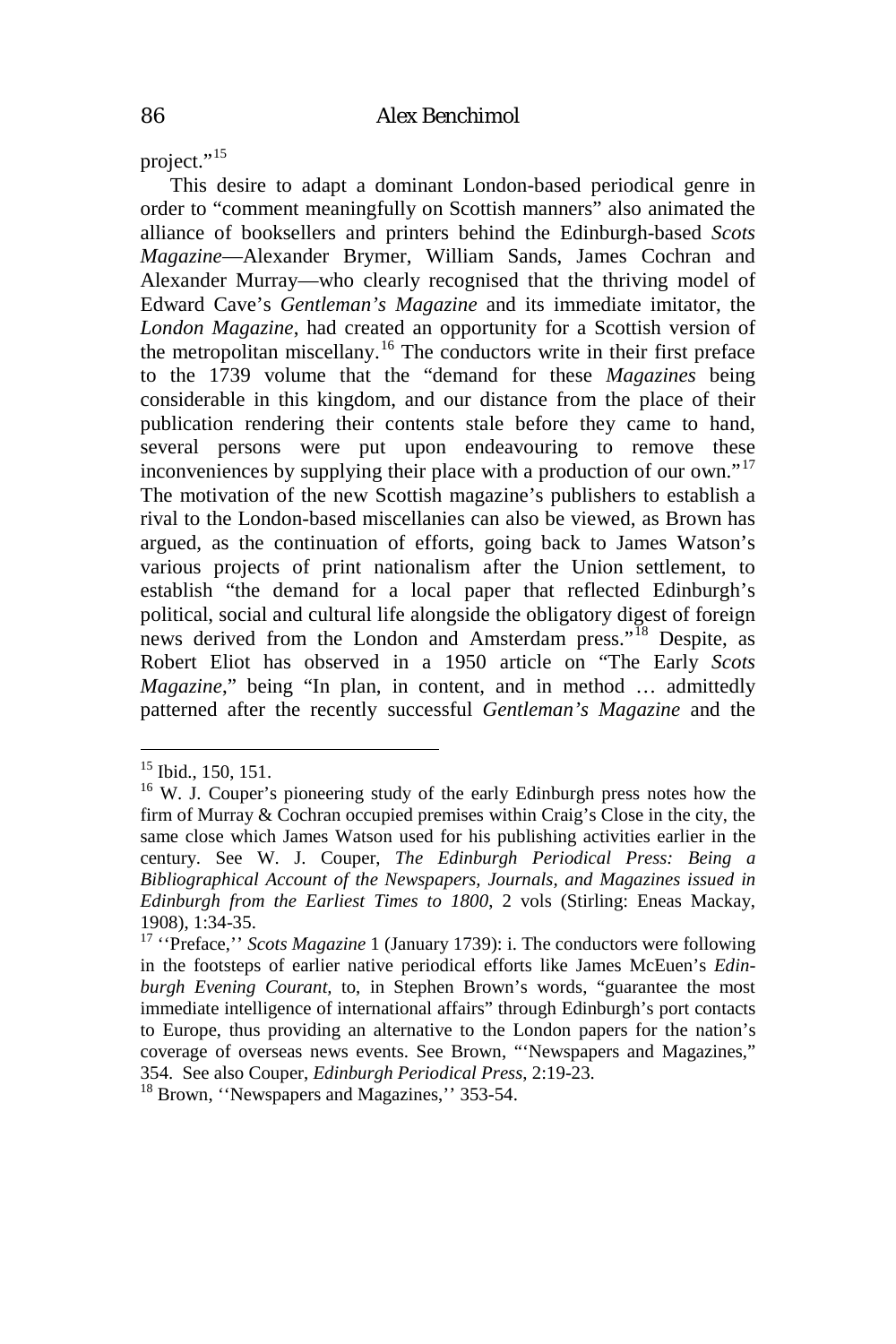*London Magazine*," what Eliot calls "the dependent character" of the new Scottish publication "was somewhat mitigated by the editors' encouragement of native contributions." However, Eliot concludes: "So small and of so little consequence … were the early contributions made by Scottish writers that the *Scots Magazine* may be said to have achieved its success largely as a parasite on London publications."<sup>[19](#page-5-3)</sup> This characterization underestimates the complex intellectual modernity of the *Scots Magazine* as an emblematic example of a nascent national press in Scotland devoted to re-calibrating the country's cultural identity in periodical form. Indeed, as Eliot himself acknowledges, the focus of the magazine remained "always on the historical and the political; literature, and culture generally, was not ignored, but it was the history of the times that the editors were chiefly interested in."[20](#page-6-0) This emphasis on contemporary affairs and national history, and Scotland's place within them, was a recurring theme in the magazine during its first decade, and a natural consequence of its hopes to both promote and report on the nation's material and cultural development in a British and European context. $21$ 

I

The periodical's first preface introduces national improvement as an overriding thematic narrative, highlighting Scotland's complex sociocultural positionality in 1739. The conductors present this as a case of promoting Scotland's national interest in the political alliance with its larger and richer partner, writing that "surely the *interest of Scotland*, abstractedly consider'd, is worthy of our most watchful attention." They argue that at a time "while many are so variously engaged to promote the *particular* interest of the more Southern part of this island, it is at least laudable, if it be not necessary, to pay some separate regard to the welfare and prosperity of a country that has been the scene of actions the memory whereof will ever bloom while Fame exists."<sup>[22](#page-6-2)</sup>

<span id="page-6-3"></span>The preface is at pains to emphasize that the periodical's Scottish perspective will help the nation to recover some of its lost national pride,

 <sup>19</sup> Robert C. Eliot, "The Early *Scots Magazine*," *Modern Language Quarterly* <sup>11</sup> (1950): 189-96 (pp. 189, 190).<br><sup>20</sup> Ibid., 190.<br><sup>21</sup> An excellent account of the magazine's early development can be found in

<span id="page-6-0"></span>

<span id="page-6-1"></span>Couper, vol. 2, 71-76. <sup>22</sup> "Preface," *Scots Magazine* 1 (January 1739): ii.

<span id="page-6-2"></span>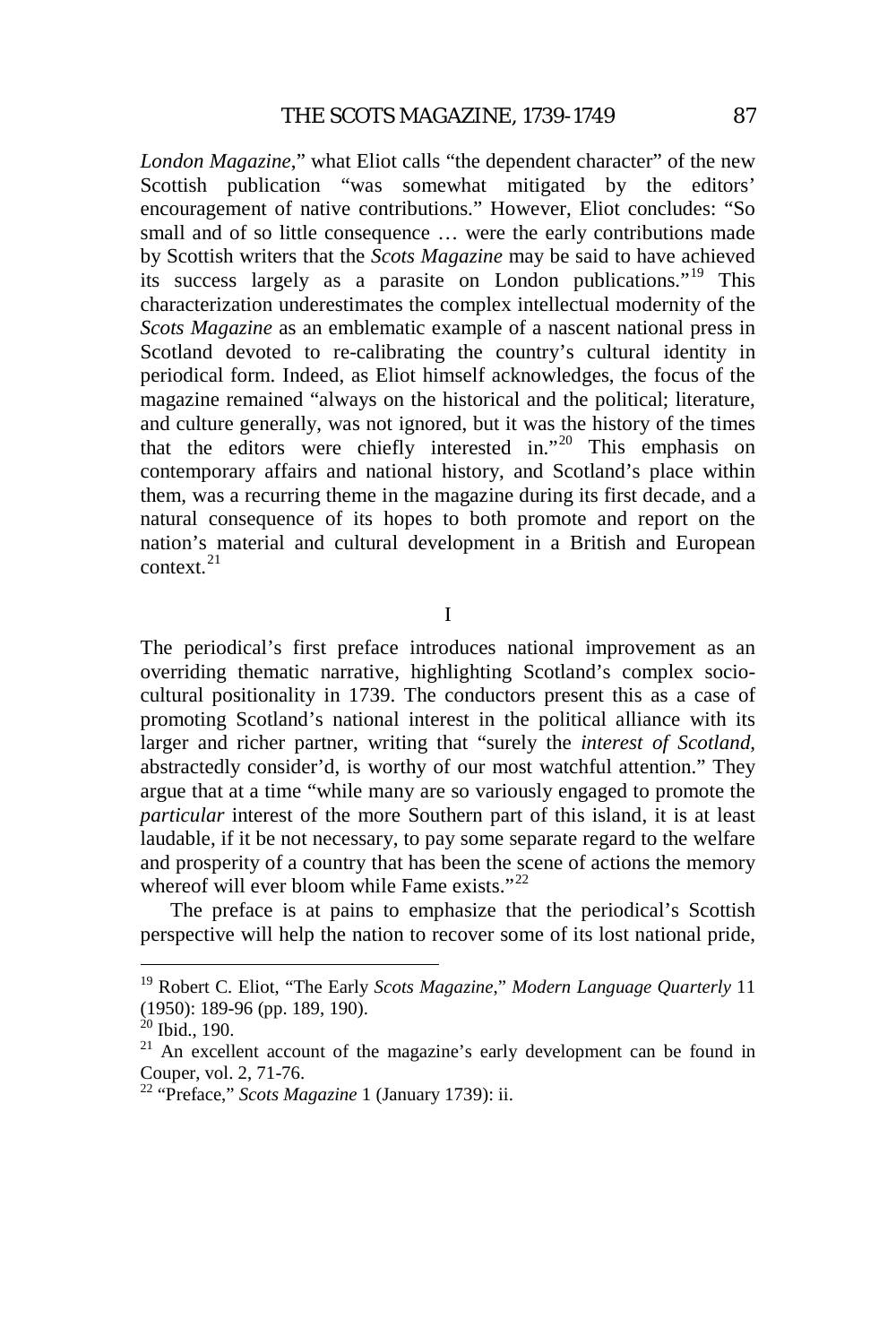despite the geographical distance from the metropolis driving so much of its material and cultural transformation, as well as the scale of the developmental challenges facing the Northern part of the island. The conductors write:

For, though in many things calculated for the good of *Great Britain*, *Scotland* is little more than nominally consider'd; her distance from the seat of monarchy, instead of dispiriting, should prompt her sons to compensate that misfortune by their extra ordinary zeal in her service, to shew themselves equal to the present disadvantage of their situation; and, by an earnest exertion of their talents, revive that universal esteem which SCOTLAND so justly acquir'd amongst her neighbours by the valour and learning of our ancestors.<sup>3</sup>

National improvement, despite "the present disadvantage" Scotland finds itself in, is to be the animating ideological imperative driving the magazine in the next decade. Brown and McDougall have observed that the preface here follows in a tradition of print patriotism initiated by James Watson from earlier in the century, witnessed in the conductors' desire to encourage a distinctively Scottish cultural identity for its readers through their hope that "the *Caledonian* Muse might not be restrain'd by want of a publick Echo to her song."<sup>[24](#page-7-0)</sup> Indeed, the fledging journal's Scottish features are cannily presented as emblems of patriotic commitment to its primary readership, a concern—the conductors imply—that heroically risks commercial failure in their local generic deviations from the leading metropolitan magazines, when, as the booksellers and printers behind the enterprise were surely aware, the magazine's Scottish aspects also function as an astute form of cultural branding in an increasingly crowded periodical market of the 1730s.<sup>[25](#page-7-1)</sup>

We have so constantly preferred the pleasure of our readers to any low considerations of our own interest [they write], "that we cannot but hope any variation from those of *England*, which may at first be dislik'd merely for being a variation, will readily be approv'd upon a strict comparison.<sup>[26](#page-7-2)</sup>

<span id="page-7-1"></span><span id="page-7-0"></span>

<sup>&</sup>lt;sup>23</sup> Ibid.<br><sup>24</sup> Ibid. See Brown and McDougall, 9-10.<br><sup>25</sup> Brown observes that the Magazine's "patriotic mandate followed [William] Cheyne whose *Thistle* had emphasised its Scottishness, in title and motto – *nemo me impune lacessit* ('no one attacks me with impunity')." See Stephen W. Brown, "Newspapers and Magazines," 364. 26 "Preface," *Scots Magazine* 1 (January 1739): iii.

<span id="page-7-3"></span><span id="page-7-2"></span>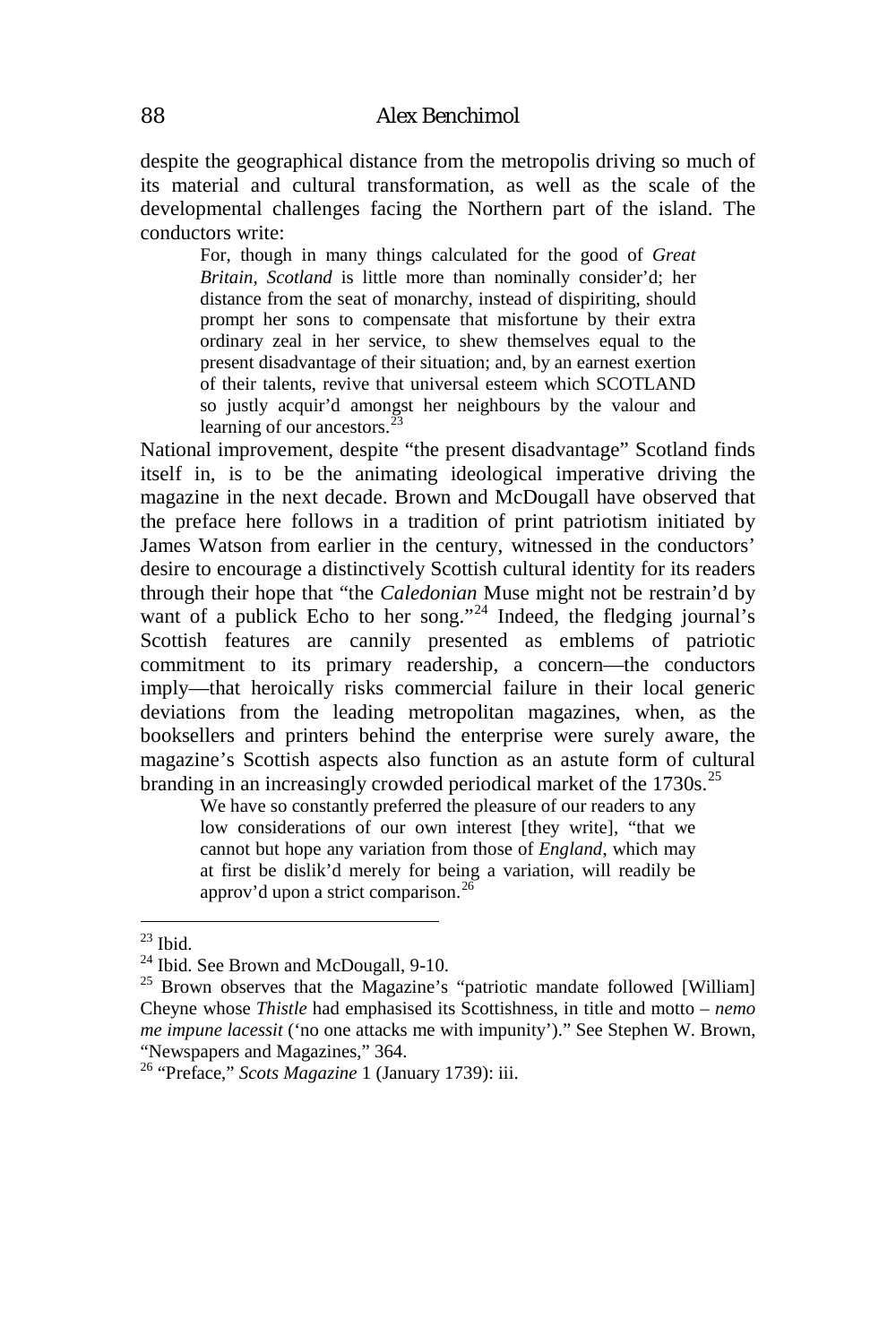The preface concludes with a clear reminder of the collective nature of this new Scottish cultural endeavor, overlapping the interests and efforts of its proprietors with those of the Scottish public they have pledged to serve in its pages:

And we must own, that the chearful help we have received from most parts of this kingdom, gives yet further hopes of success, as it proves that the real intention of The SCOTS MAGAZINE is agreeable to those upon whose favour it must principally, if not entirely, depend.

The last sentence of the preface amplifies this deliberate doubling of periodical and national interest in *The Scots Magazine*'s agenda, appealing to its Scottish readers for suggestions to improvement in the journal's design, while at the same time pledging its print efforts to the service of the wider material improvement of the nation:

We shall only add, that as our study is to instruct and entertain in such manner as is most agreeable to our readers, we shall chearfully comply with any hints given for the improvement of our design; and beg leave to repeat it again, that before every thing else, whatever concerns the interest of this kingdom, shall always be preferred; for as our labours, so are our wishes employed on the PROSPERITY OF SCOTLAND.<sup>[27](#page-7-3)</sup>

This appeal by the conductors of the new magazine for their readers to take an active part in the shaping of the periodical's agenda follows in a distinguished Scottish print tradition of "national collectivity" initiated by the publisher James Watson, as Leith Davis notes of a similar call from his *Edinburgh Courant* for literary contributions to improve his *Choice Collection*: "For Watson, establishing a Scottish national literary corpus involves a collective agreement between printer and reader."[28](#page-8-0)

<span id="page-8-2"></span>The emphasis on Scotland's material and cultural improvement in the *Scots Magazine* is most clearly reflected in the "Domestic Occurrences" section of the inaugural issue, from its report on the progress of the construction of Edinburgh's Royal Infirmary, whose Board of twenty directors is made up of representatives from the city's professional classes, including two professors of medicine from Edinburgh University, alongside the Lord Provost, representatives from the Faculty of Advocates, as well as the Deacon-convener of the trades of Edinburgh.<sup>[29](#page-8-1)</sup> The Board stands as an example of Edinburgh's emergent bourgeois

<span id="page-8-1"></span><span id="page-8-0"></span>

<sup>27</sup> Ibid., iv. <sup>28</sup> Davis, 71. <sup>29</sup> "Domestick Occurrences," *Scots Magazine* 1 (January 1739): 39-43 (p. 40).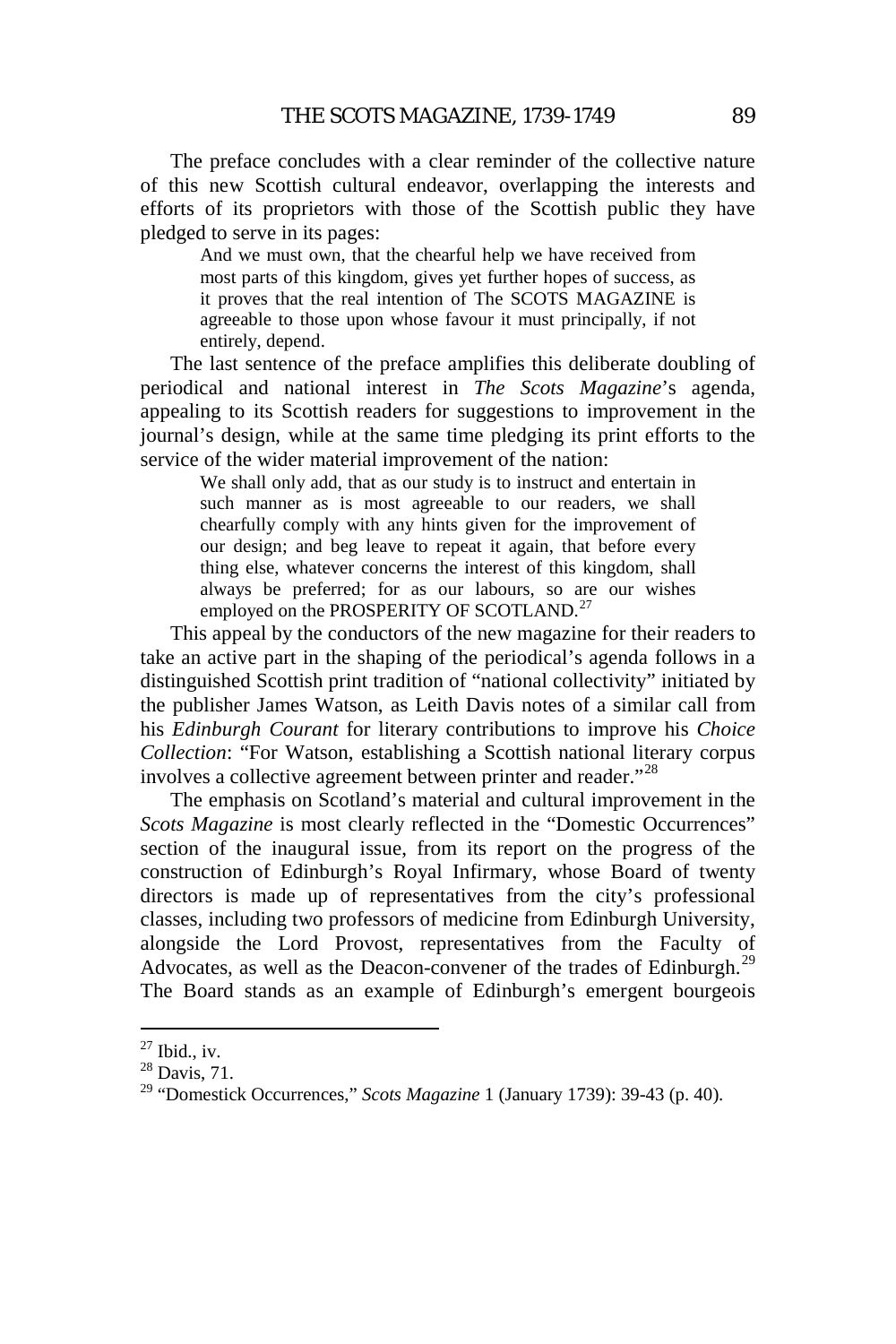public sphere that the new periodical seeks to both publicize in its pages and target as a locally influential readership<sup>[30](#page-8-2)</sup>—a public sphere, as Nicholas Phillipson reminds us in his recent biography of Adam Smith, that brings together leaders from Scotland's autonomous civic institutions in an "elite culture dedicated to improvement and to providing local elites with a distinctive political identity."<sup>[31](#page-9-0)</sup> This featured report on the construction of the Infirmary is complemented by a detailed assessment of damage wrought by what the magazine describes as a "most violent hurricane" to some of the capital's most symbolically resonant buildings, including Edinburgh Castle, the Parliament building and St. Giles Cathedral, reminding its readers of the vulnerability of Edinburgh's physical infrastructure and giving added impetus to the project of national material improvement championed in its pages.<sup>[32](#page-9-1)</sup> We should recall, after all, that the magazine was launched during a period of national economic crisis in Scotland, prompted by a series of harvest failures from 1738 until 1741 when, according to the economic historian Philipp Rössner in a recent article, the economy suffered from "extreme price rises for foodstuffs" with "grain prices rising faster and to higher levels than meat prices; extreme contractions in agrarian and industrial output; significant increases in mortality in some parishes; declining real wages and employment; and a net reduction in capital."<sup>[33](#page-9-2)</sup> These economic indicators underscored the material challenges facing Scotland in its attempts to

<sup>&</sup>lt;sup>30</sup> This emergent and increasingly influential bourgeois public sphere is nicely emblematized in the figure of the leading bookseller and civic leader Gavin Hamilton, who, as depicted in an article by Warren McDougall, played a key role in Edinburgh's drive for material and cultural improvement, through, in particular, his activities on the Town Council, manager of the Edinburgh Society for the Encouragement of Arts, Sciences, Manufactures and Agriculture, and as Treasurer of the Royal Infirmary. See Warren McDougall, "Gavin Hamilton, Bookseller in Edinburgh," *British Journal for Eighteenth-Century Studies* 1 (1978): 1-19 (p. 3). 31 Nicholas Phillipson, *Adam Smith: An Enlightened Life* (London: Penguin,

<span id="page-9-3"></span><span id="page-9-0"></span><sup>2011), 78.</sup> Phillipson has discussed the complex make-up of Scotland's elite form of post-1707 civic virtue in an earlier essay: see Nicholas Phillipson, "The Scottish Enlightenment," in *The Enlightenment in National Context*, ed. Roy Porter and Mikulas Teich (Cambridge: Cambridge Univ. Press, 1981), 19-40 (pp.

<span id="page-9-2"></span><span id="page-9-1"></span><sup>&</sup>lt;sup>32</sup> "Domestick Occurrences," 40-41.<br><sup>33</sup> Philipp Robinson Rössner, "The 1738–41 Harvest Crisis in Scotland," *Scottish Historical Review* 90 (2011): 27–63 (p. 31).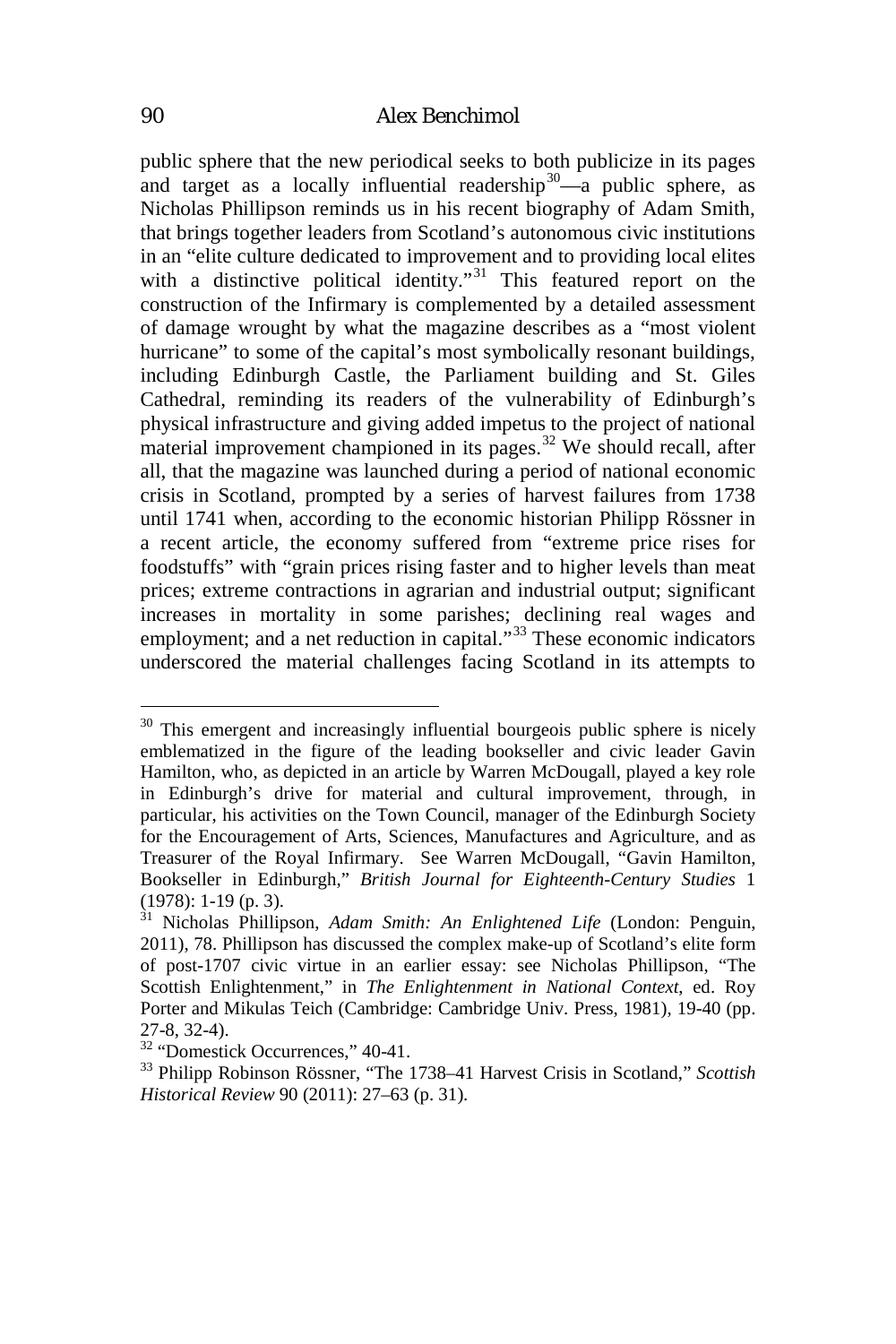become a modern commercial nation to rival its southern neighbour, providing a wider context to the *Scots Magazine*'s agenda for improvement in its first decade of publication.

The magazine's agenda for Scotland's national improvement through economic development also featured in its publicizing of the activities of the Dublin Society for Improving Husbandry, Manufactures, and other useful Arts, as noted in Davis McElroy's pioneering 1969 study of Scottish associational culture, *Scotland's Age of Improvement*. [34](#page-9-3) In "A Letter relating to Trade in Scotland," as it was titled in the August 1739 issue, an English correspondent announces the salutary example to Scotland of this Irish society founded in 1731, an early model for Edinburgh's Society for Encouraging Arts, Sciences, Manufactures and Agriculture. The writer suggests that

the *generous proceedings* of the DUBLIN SOCIETY, established without any view beside that of *serving their country*, by INSTRUCTING and ASSISTING the natives in the improvement of the different parts of their country to the purposes *most capable of rewarding their industry*, have set YOUR COUNTRYMEN *an example well worthy their imitation*. [35](#page-10-0)

By publishing such a direct invitation to exchange organized intelligence with civic improvement initiatives in Dublin, the conductors of the *Scots Magazine*, from its editorial base in Edinburgh, remind their readers of the value of autonomous initiatives for national improvement far away from England's great metropolis, and the active role the new periodical can play in realizing Scotland's economic and cultural potential.

Indeed, using the periodical as a means of publicizing proposals for national reform became a key aspect of its journalistic mission in the mid eighteenth-century Scottish public sphere. In the conclusion of the preface to the 1741 volume, the conductors declare that

one other valuable use our *Magazine* is of, in that it furnishes Gentlemen a means of *communicating to the publick any discoveries they make in arts or sciences, or whatever may contribute either to the utility or entertainment of mankind*. [36](#page-10-1)

Reflecting the dire economic circumstances of the nation during these

<span id="page-10-2"></span> <sup>34</sup> Davis D. McElroy, *Scotland's Age of Improvement: A Survey of Eighteenth-Century Literary Clubs and Societies* (Pullman: Washington State Univ. Press, 1969), 52.

<span id="page-10-0"></span><sup>&</sup>lt;sup>35</sup> "To the author of the SCOTS MAGAZINE: A Letter relating to Trade in SCOTLAND," *Scots Magazine* 1 (August 1739): 361-62 (pp. 361-2). <sup>36</sup> "Preface," *Scots Magazine* 3 (January 1741): iii-iv (p. iv).

<span id="page-10-1"></span>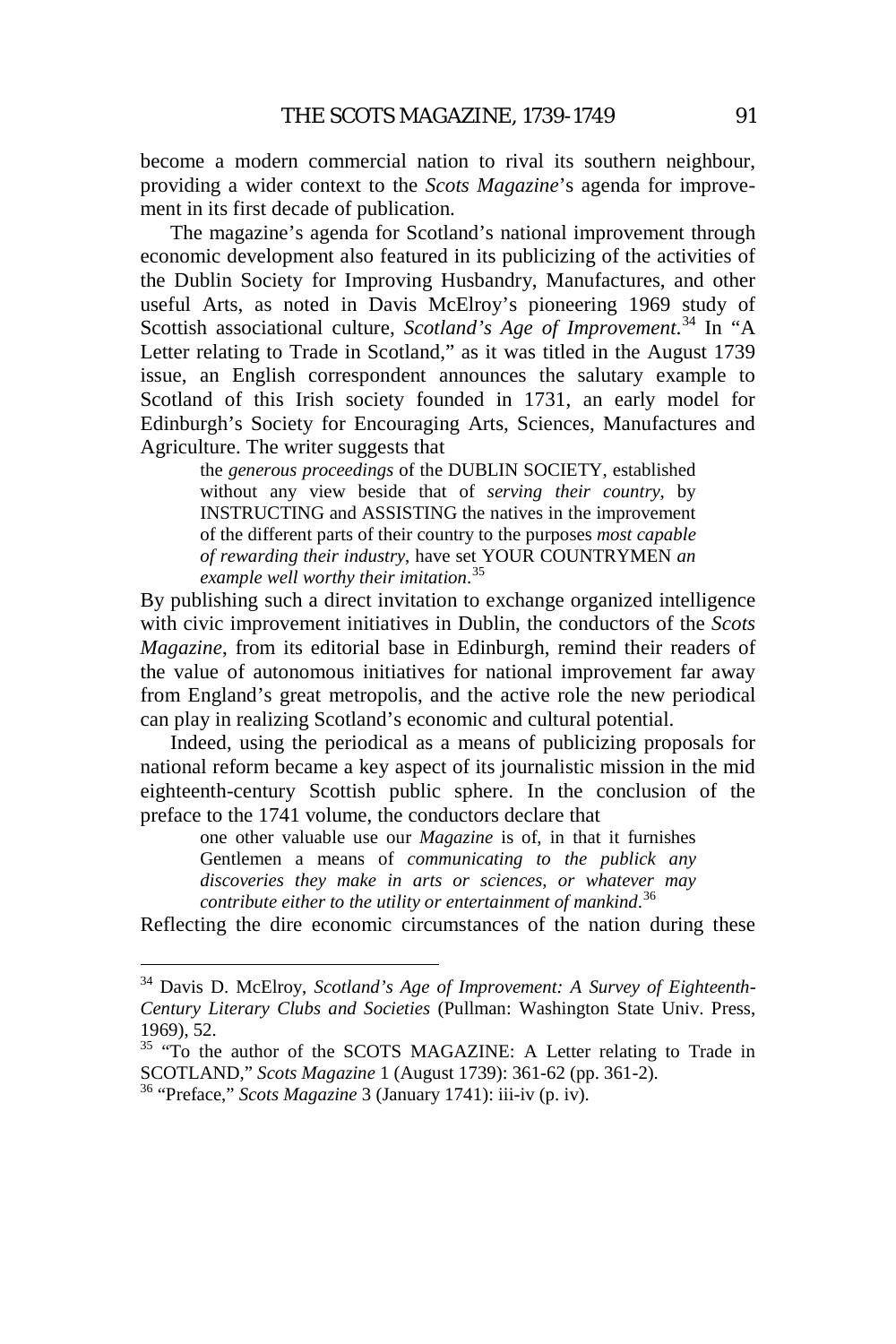years, a detailed proposal for poor relief and labour exchange was featured in the December 1740 issue from an Edinburgh correspondent signing as "A Lover of Mankind." In this letter directed to the "author of the *Scots Magazine*," subsequently published as a pamphlet entitled *Some Regulations with regard to the Begging Poor; And A Scheme for Providing Employment for Labourers of all Kinds,*[37](#page-10-2) the correspondent lays out a scheme for classifying the poor, infirm and jobless in each district of the nation—rural and urban—with regard to physical health and capacity for employment. Most interestingly, the correspondent proposes the *Scots Magazine* serve as a "kind of publick market-place, where employers and labourers might as it were meet together monthly" to negotiate terms of employment and payment. The correspondent concludes his letter with a plea that his project

be communicated to proper persons," requesting that copies of the letter be sent to "their Lordships, also to the Barons of Exchequer, the Magistrates of *Edinburgh* and other boroughs, Justices of Peace, Nobility, Gentry, Clergy, the Trustees for encouraging Manufactures, the Society for improving Agriculture, &c.  $38$ 

The conductors published a reply to the letter in the same issue, stating that

Agreeable to the above hint, we published the Gentleman's letter a few days after it came to hand, inscribed to the Lords or Session, Barons of Exchequer, Magistrates, Justices of Peace, &c. to whom we lent copies.

<span id="page-11-1"></span>Recognizing the key role of the magazine as a suitably frugal vehicle for civil society initiatives, they add:

Whatever resolution any city, parish, or society, take with regard to this proposal, shall, if we be favoured with a copy of it, be inserted in our *Magazine*; which, however, we intreat may be concisely written, the great variety we give in small bounds obliging us to be very frugal in point of room.

The conductors then go on to detail how their magazine can be employed as "the scene of action" for the scheme, with an offer of both free and reduced terms for the advertising of labour on the covers of the

 <sup>37</sup> See "A Lover of Mankind," *Some regulations with regard to the begging poor: And a scheme for providing employment for labourers of all kinds; in a letter to the author of the Scots magazine: humbly presented, in obedience to the request of the unknown writer* (Edinburgh: s.n., 1741).<br><sup>38</sup> "To the author of the SCOTS MAGAZINE: Regulations anent the Begging

<span id="page-11-0"></span>Poor, &c," *Scots Magazine* 2 (December 1740): 565-67 (p. 567).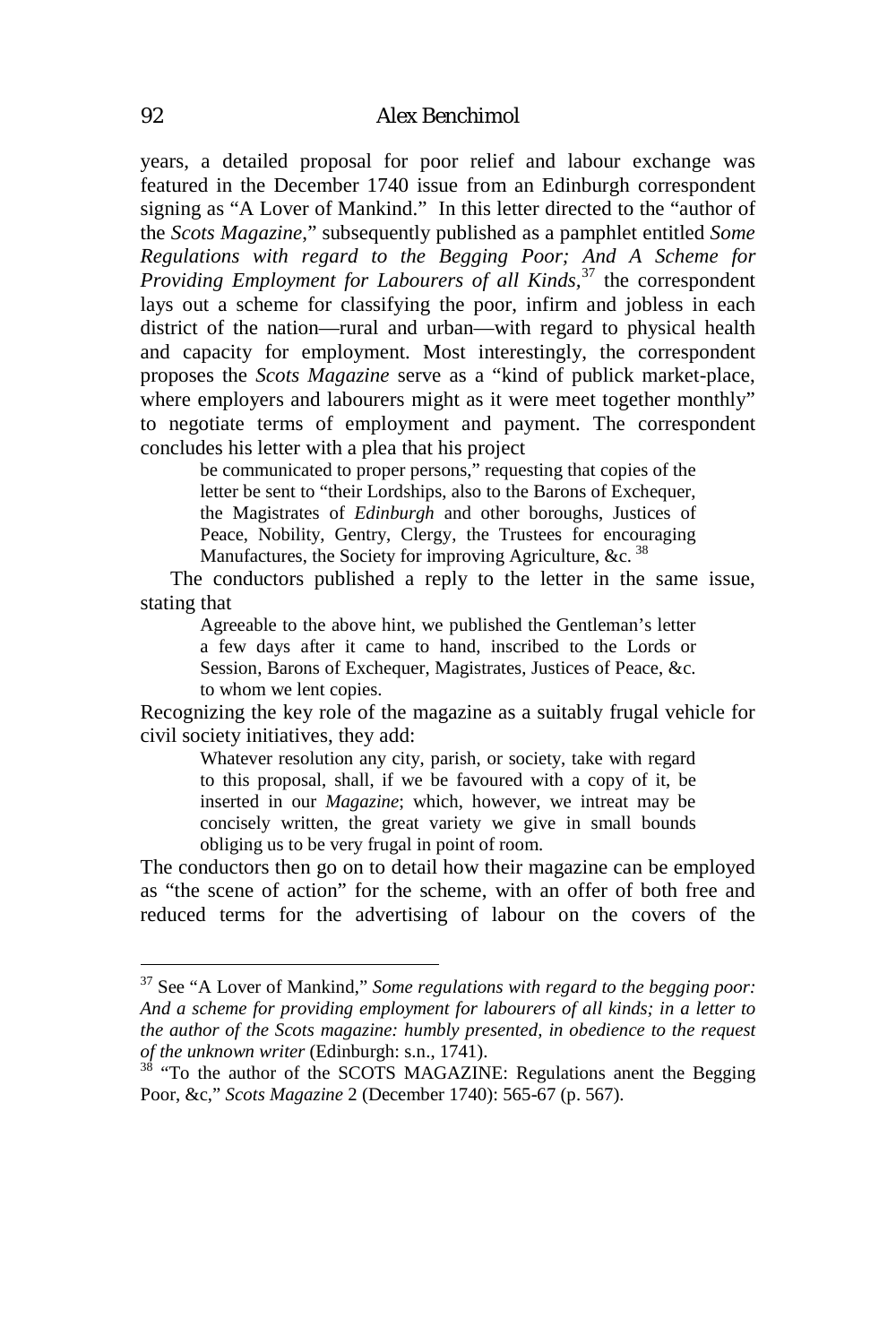periodical,<sup>[39](#page-11-1)</sup> concluding with a call for other readers to follow the correspondent's lead in "presenting to the publick with whatever they think of service to mankind, or discoveries in arts or sciences."[40](#page-12-0)

In a letter published the following month, in the January 1741 issue, this call was heeded with a very different kind of public proposal. "From the impartiality of your conduct hitherto, in giving every one a hearing," writes a correspondent signing as "J. F.," "I expect you will let the following arguments, for a play-house, and the few other diversions of this city, have a place in your *Magazine*." The writer makes a spirited and humorous case for a civic theatre in Edinburgh, pleading, during a period of economic gloom: "It is beyond all question, that diversions at sometimes are absolutely necessary for every one of the species; and certainly the publick, or those we partake of in a society, are on many occasions the preferable." The two primary reasons the correspondent lists for the enterprise poke a gentle finger at the contemporary national self-image. Firstly, he writes, "We are more troubled with spleen and melancholy than any other people on earth." And secondly, "Our religion is plainer, it has much less pomp and ceremony than that of most of our neighbours." Finally, he writes that there are good political reasons for another playhouse, as restrictions on popular theatrical diversions "would naturally tend to increase the melancholy of the people, and consequently multiply murmurs at the administration."<sup>[41](#page-12-1)</sup>

<sup>&</sup>lt;sup>39</sup> This offer to advertise employment opportunities on the magazine's covers reminds us of the significance of the role of the original blue paper wrappers that issues were presented with, often overlooked because of the dearth of surviving intact single copies of eighteenth-century periodicals in research libraries. A recent essay by Stephen Brown highlights the importance of these lost paratextual items, in particular how "they provide fascinating insights into the ways in which publishers promoted their periodicals and attempted to attract new readers beyond their initial subscribers." See Stephen W. Brown, "Wrapping the News: The *Historical Register* and the Uses of Blue Paper Covers on Eighteenth-Century Magazines," *Journal of the Edinburgh Bibliographical Society* 1 (2006): 48-70 (p. 51). Brown also notes, however, that from "its establishment in 1739 until the early 1750s, surviving single issues of the *Scots Magazine* seem to indicate that the publishers did little with the blue wrappers during these years" (60).

<span id="page-12-2"></span><span id="page-12-0"></span><sup>&</sup>lt;sup>40</sup> "A Scheme for employing Labourers," *Scots Magazine* 2 (December 1740): 568 (p. 568).

<span id="page-12-1"></span><sup>&</sup>lt;sup>41</sup> "To the author of the SCOTS MAGAZINE: A Defence of Publick Diversions," *Scots Magazine* 3 (January1741): 27 (p. 27).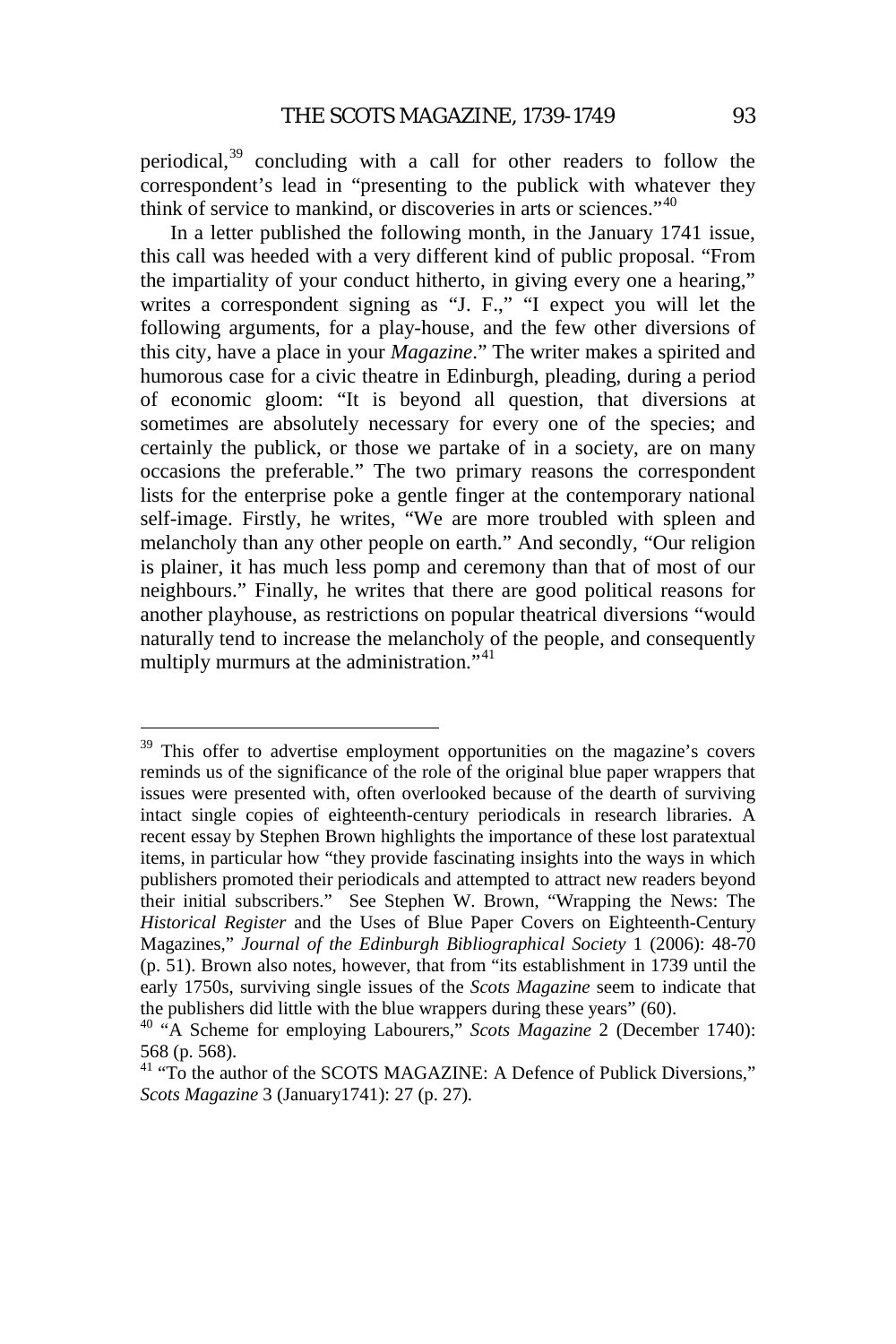Throughout the early and mid-1740s the magazine's self-appointed mission as a periodical of national record was tested by a number of social and political challenges, including pressing social welfare issues in the Kirk, a popular evangelical movement in the West of Scotland, and the political crisis of the Jacobite Rebellion. In the preface to the 1746 volume, the *Scots Magazine* presents itself as a trusted guardian of the intellectual integrity of the nation's public sphere, responding to these landmark Scottish events with a local sensitivity and understanding absent from English periodical rivals. The conductors write: "One inducement to the publishing of a *Magazine* at *Edinburgh* was, that a more compleat history of SCOTS AFFAIRS might be given, than was to be found in any of the collections made in *England*; where our laws and customs are not generally well understood, nor what relates peculiarly to this part of the kingdom, properly attended to. $142$  $142$ 

<span id="page-13-2"></span>Recent events in the country had justified the practical need for a national periodical press in Scotland, and the magazine's conductors cite its role in facilitating debate around a complex social welfare issue in the Scottish Church as a case in point.<sup>[43](#page-13-0)</sup> "When *a provision for the widows and orphans of Ministers* was in agitation, the sentiments of different persons were, by it [the magazine], more easily and extensively made known, than otherwise they would probably have been," they write. In its pages "objections were started, answers made to them, and amendments offered to the original plan," and some key innovations, like the "taxing of marriages … was first proposed in our *Magazine*."[44](#page-13-1) This claim was borne out in a letter published in the October 1743 issue, where the correspondent provides a detailed account of how his Glasgow club uses the *Scots Magazine* as the primary stimulus to their deliberations, with praise for how "the bulk of our club were highly pleased to find the author of the *Scots Magazine* give great attention to a subject in which most of the people in *Scotland* are more nearly or more remotely concerned," with explicit reference to "warm debate in our club" around

<span id="page-13-0"></span><sup>42</sup> "Preface," *Scots Magazine* 8 (January 1746): iii-iv (p. iii). <sup>43</sup> Perhaps the announcement of a periodical rival, the short-lived *British Magazine*, was another source for the conductors' defence of their journal's utility in the Scottish public sphere. See Couper, vol. 2, 75.

<span id="page-13-1"></span><sup>44</sup> "Preface," *Scots Magazine* 8 (January 1746): iii.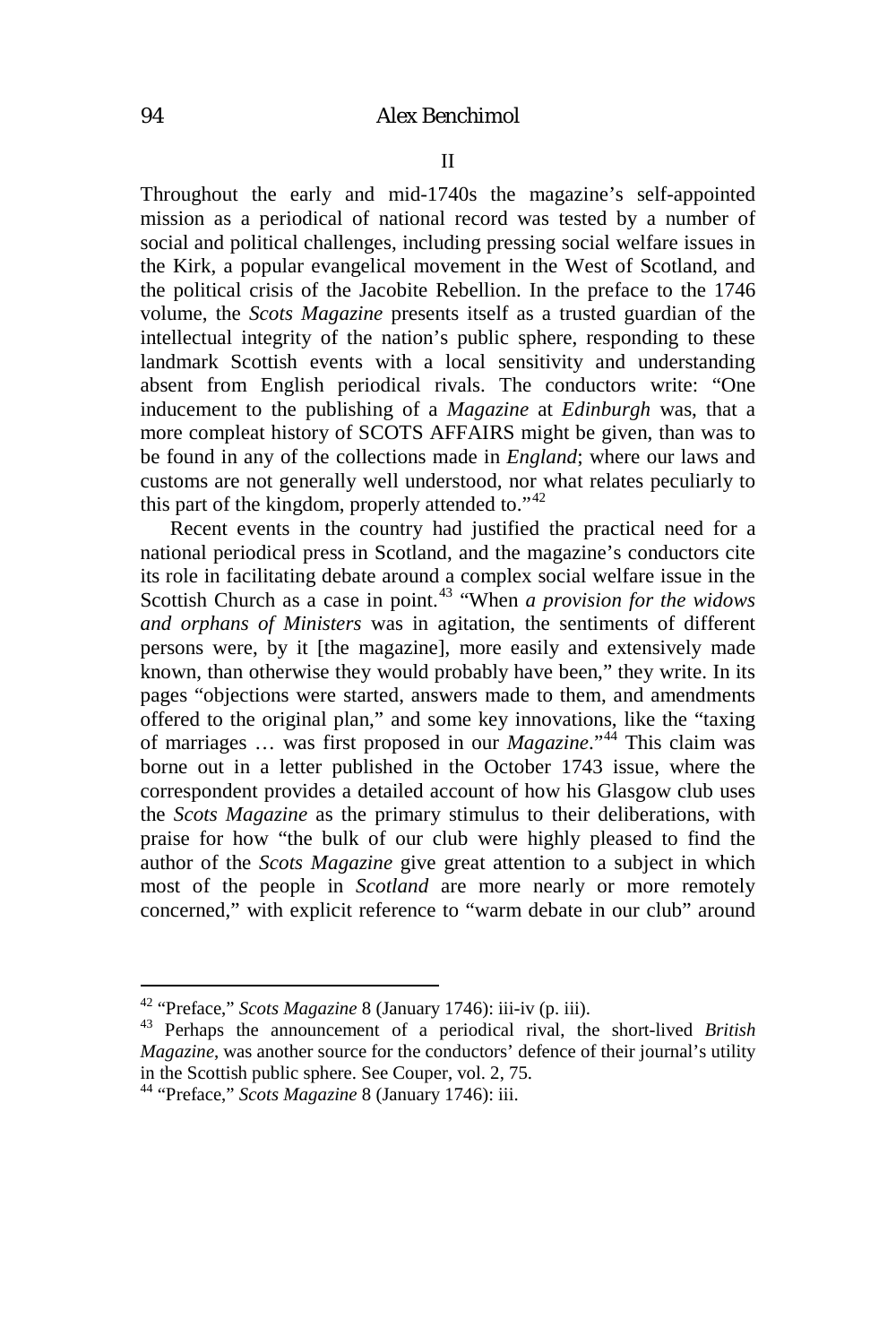the magazine's correspondence on the marriage tax proposals.<sup>[45](#page-13-2)</sup>

In addition to facilitating key institutional debates around welfare issues in the Kirk, the magazine also provided sustained reporting on—as well as channelling primary discussion about—the evangelical revival centred in Cambuslang during the early 1740s. The "remarkable appearance at Cambuslang and other places, within these few years, claimed our notice, as indeed for some time they very much ingrossed the publick conversation," the preface relates.<sup>[46](#page-14-0)</sup> The so-called "Cambuslang" Wark," a major popular religious reaction to repeated harvest failures in the West of Scotland, became a key Scottish expression of the first of the Great Awakenings, with significant theological and social implications for the national Kirk establishment, reflected in extracts published in the magazine from a pamphlet by an Edinburgh minister attacking the unorthodox evangelism at the centre of the movement, and an interrogation of the revival's campaign for charitable collections by a Glasgow correspondent.<sup>[47](#page-14-1)</sup> The conductors of the magazine argue that "a more distinct account of the facts, with a more clear and impartial view of the disputes relating to that affair, is to be found in this collection, than any where else; several of which, but for it, might have been soon entirely

<span id="page-14-2"></span><sup>&</sup>lt;sup>45</sup> "To the author of the SCOTS MAGAZINE: A dispute concerning the Ministers Scheme," *Scots Magazine* 5 (October 1743): 472-74 (p. 473). For examples of related articles to this debate, see [William Grant], "OVERTURE and SCHEME for providing a YEARLY ANNUITY to Widows of Ministers of the established Church of Scotland," *Scots Magazine* 4 (May 1742): 221-23; "To the author of the SCOTS MAGAZINE: Amendments to the Ministers widows Scheme," *Scots Magazine* 4 (September 1742): 405-8; "Abstract of a pamphlet, intitled, The scheme for providing an annuity to Ministers widows [p. 221-7] examined, and a better proposed," *Scots Magazine*, 4 (October 1742): 465-69; and "The particulars in which the scheme for making provision for the widows and children of Ministers," *Scots Magazine* 5 (July 1743): 321-23. On the significance of the October 1743 Glasgow letter published in the *Scots Magazine,* see John Dwyer, *The Age of the Passions: An Interpretation of Adam Smith and Scottish Enlightenment Culture* (East Linton: Tuckwell, 1998), 113.<br><sup>46</sup> "Preface," *Scots Magazine* 8 (January 1746): iii. 47 See "Extract of a pamphlet intitled, A warning against countenancing the

<span id="page-14-0"></span>

<span id="page-14-1"></span>ministrations of Mr George Whitefield, written by Mr Adam Gib, Minister of the Associate congregation at Edinburgh," *Scots Magazine* 4 (July 1742): 304-10; and "To the author of the SCOTS MAGAZINE: Remarks on Mr. Whitefield's *Collections*," *Scots Magazine* 4 (October 1742): 459-64.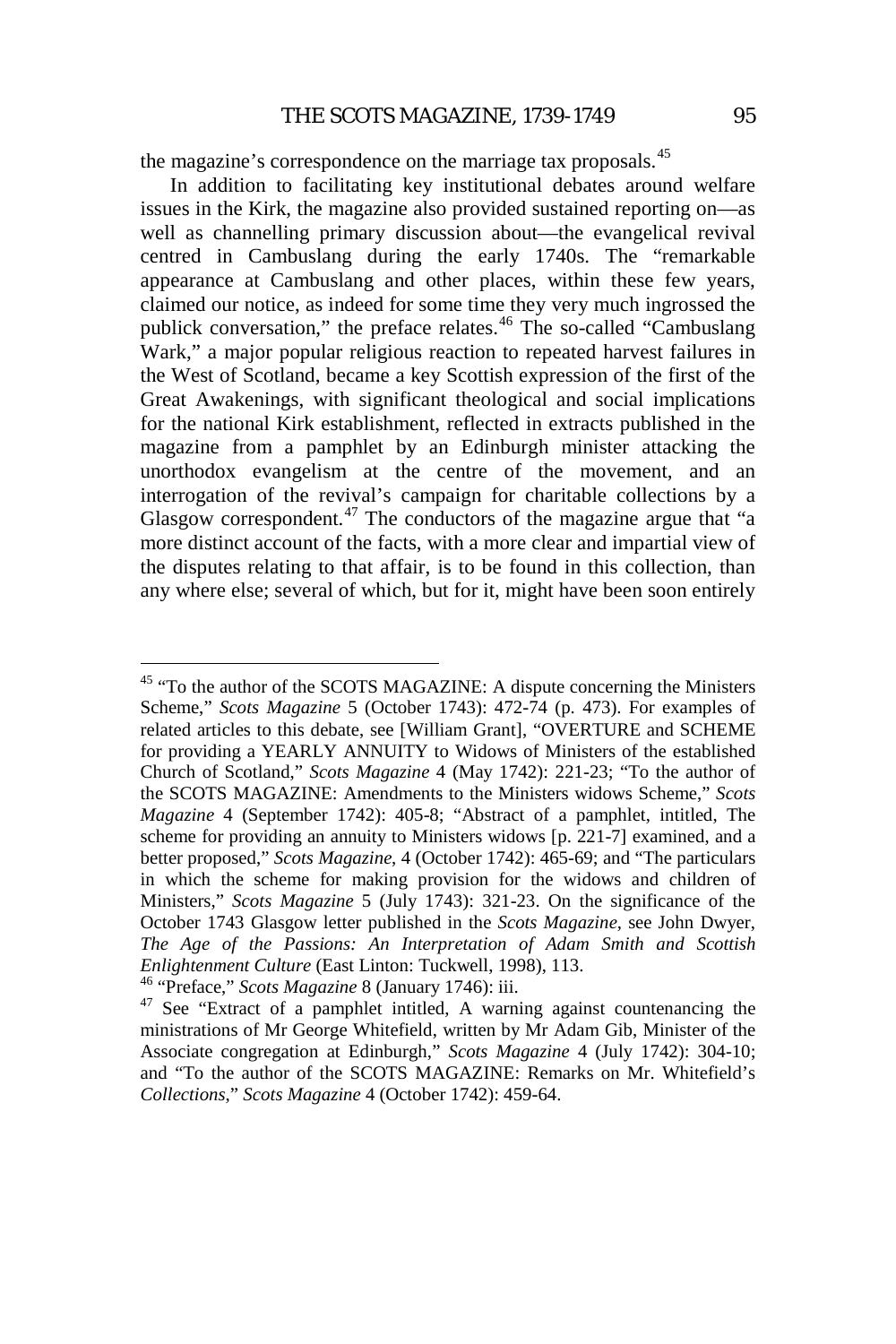lost."<sup>[48](#page-14-2)</sup> This singular coverage included correspondence published in its pages involving leading players in the revival, including from the charismatic Methodist preacher at the centre of the movement, George Whitefield.<sup>[49](#page-15-0)</sup>

Perhaps the *Scots Magazine*'s most spirited defence of its national journalistic expertise is reserved for the periodical's coverage of what it calls "the late rebellion." "On that account, at the beginning, and during the continuance of it, we often intreated all lovers of truth, to lend their assistance, for enabling us to give a full and exact detail of every memorable circumstance," the conductors write in the preface.<sup>[50](#page-15-1)</sup> Making a strong claim as a national chronicler of record for what it would refer to in the preface to the 1748 volume as a "civil war" in Scotland,  $51$  the magazine emphasizes the periodical's role as a conduit for intelligence from "persons of all persuasions," arguing that, by so doing, "we confined ourselves for the most part to bare facts, seldom presuming to make any observations or reflexions, and avoiding bitter language as much as possible."<sup>[52](#page-15-3)</sup> "In some sort to gratify the curiosity of our readers, as well as enable them to judge for themselves, we usually gave the accounts published by the rebels, as well as those by the King's troops," the conductors write.<sup>[53](#page-15-4)</sup> "Such impartiality we supposed to be all that the most judicious of the vanquished party would expect, nor could we reasonably doubt of its being agreeable to the most generous of the victors." On this issue they conclude, "We flatter ourselves, that our

<span id="page-15-0"></span><sup>&</sup>lt;sup>48</sup> "Preface," *Scots Magazine* 8 (January 1746): iii.<br><sup>49</sup> For an example, see [George Whitefield], "A letter from Mr Whitefield to Mr Willison, dated at Cambuslang, Aug. 17," *Scots Magazine* 4 (October 1742): 455-

<sup>56.&</sup>lt;br><sup>50</sup> "Preface," Scots Magazine 8 (January 1746): iii.

<span id="page-15-4"></span>

<span id="page-15-3"></span><span id="page-15-2"></span><span id="page-15-1"></span><sup>&</sup>lt;sup>51</sup> "Preface," *Scots Magazine* 10 (January 1748): iii-iv (iii).<br><sup>52</sup> "Preface," *Scots Magazine* 8 (January 1746): iii-iv.<br><sup>53</sup> For examples of this, see "To the author of the SCOTS MAGAZINE: The Petition of Prestonpans, &c," *Scots Magazine* 7 (November 1745): 521; "Defence of the conduct of Gen. Cope at the battle of Preston," *Scots Magazine* 7 (December 1745): 570-72; "The Addresses of Edinburgh and the County of York," *Scots Magazine* 7 (September 1745): 426; [J. Murray], "Charles Prince of Wales, &c. Regent of Scotland, England, France, and Ireland, and the dominions thereunto belonging," *Scots Magazine* 8 (January 1746): 31-46; "Account of the Battle of Culloden, with remarks on the dispositions of the armies," *Scots Magazine* 8 (May 1746): 215-19; and "A Particular Account of the Surrender of the Town of Stirling," *Scots Magazine* 8 (February 1746): 72-74.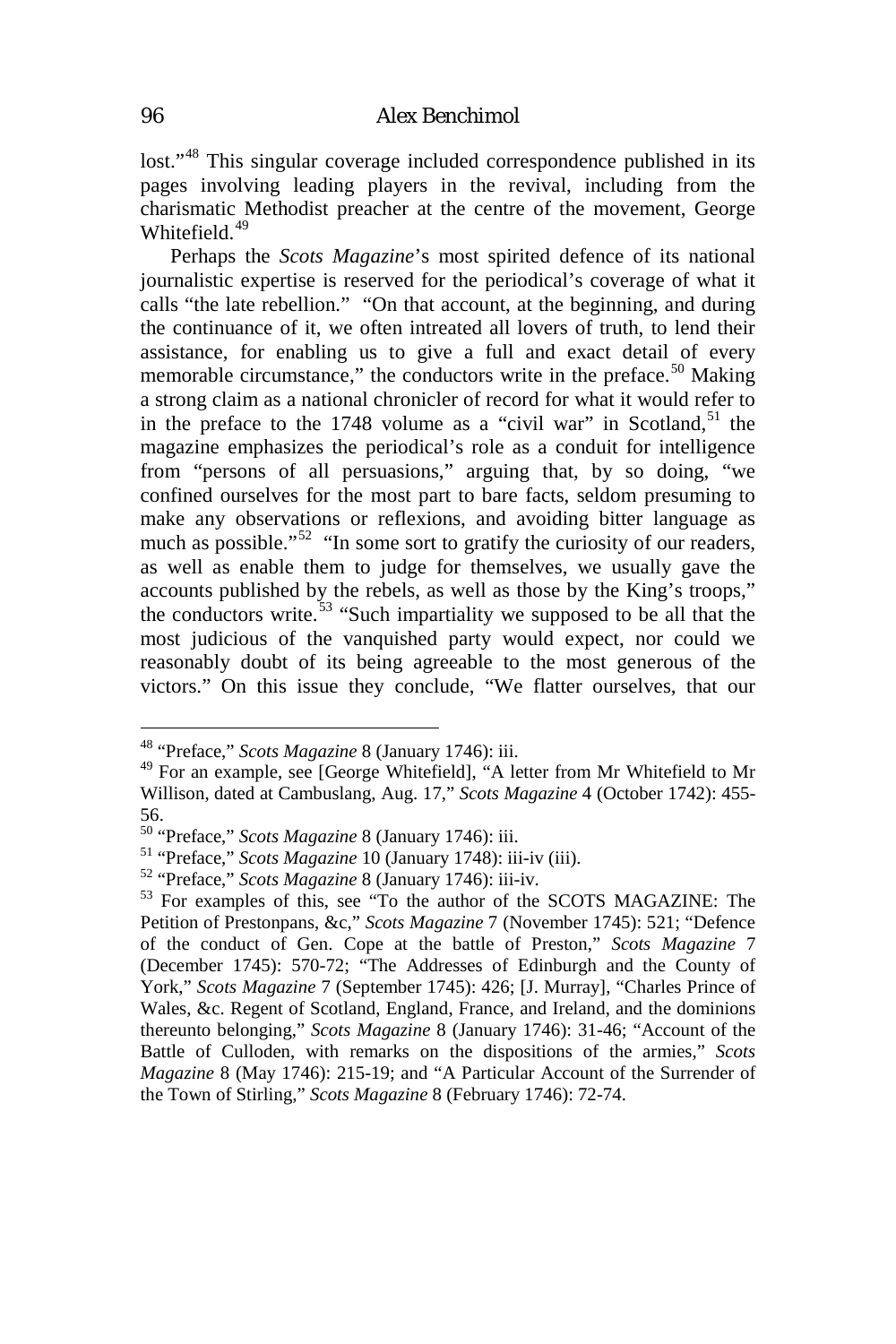history of the rebellion is pretty free of remarkable blunders, because we have received very few rectifications, though we hope that no lover of truth would refuse us such a favour." Suggesting, finally, that the ''increase of demand for our *Magazines* which contain that history, is another evidence to the same purpose."<sup>[54](#page-15-2)</sup> Indeed, a key early history of the Rebellion published in 1755 in Aberdeen was based on extracts published in the *Scots Magazine*. [55](#page-16-0) *The History of the Rebellion in 1745 and 1746* was reviewed in the first issue of the *Edinburgh Review,* where John Jardine concluded that "the authors have no where in this performance distinguished themselves by any 'party zeal' in behalf of the present government, or against the Jacobites; and that 'tis in this sense they may be properly said to have done 'strict justice to both,'" giving some credence to the magazine's claims for impartiality in its reporting on the recent conflict<sup>[56](#page-16-1)</sup>

In the wake of the recent rebellion and the role played by the *Scots Magazine* in transmitting its principal events and debates, the conductors frame the preface to the 1747 volume as an explicit defence of the distinctive Scottish mission of the periodical and the national public sphere it seeks to serve. The first part of the preface details the role of the magazine in establishing a reliable print forum for interpreting the exceptional events of the past two years, highlighting its unique civic value in a Scottish context:

Tho' the rebellion was quite extinguished long before the beginning of 1747, it produced consequences so interesting to *Scotland*, that a *Magazine* calculated for this part of the united kingdom could not well be without accounts of them; and one containing such, drawn up in a tolerably full and exact manner, must deserve to be read by every *Scotsman*. [57](#page-16-2)

<span id="page-16-0"></span><sup>&</sup>lt;sup>54</sup> "Preface," *Scots Magazine* 8 (January 1746): iv.<br><sup>55</sup> See *The History of the Rebellion in 1745 and 1746, extracted from the Scots Magazine: with an Appendix, containing an Account of the Trials of the Rebels; the Pretender and his Son's Declarations* (Aberdeen: F. Douglas and W. Murray, 1755).

<span id="page-16-1"></span><sup>56</sup> [John Jardine], "History of the Rebellion 1745 and 1746," *Edinburgh Review* 1 (1755): 27-9 (29). W. J. Couper notes that the *Scots Magazine* "did not conceal its hostility to Prince Charlie's attempt, although the Pretender was magnanimous enough to authorise the firm to carry on their work even when he was at Holyrood." See Couper, vol. 2, 74-75. <sup>57</sup> "Preface," *Scots Magazine* 9 (January 1747): iii.

<span id="page-16-3"></span><span id="page-16-2"></span>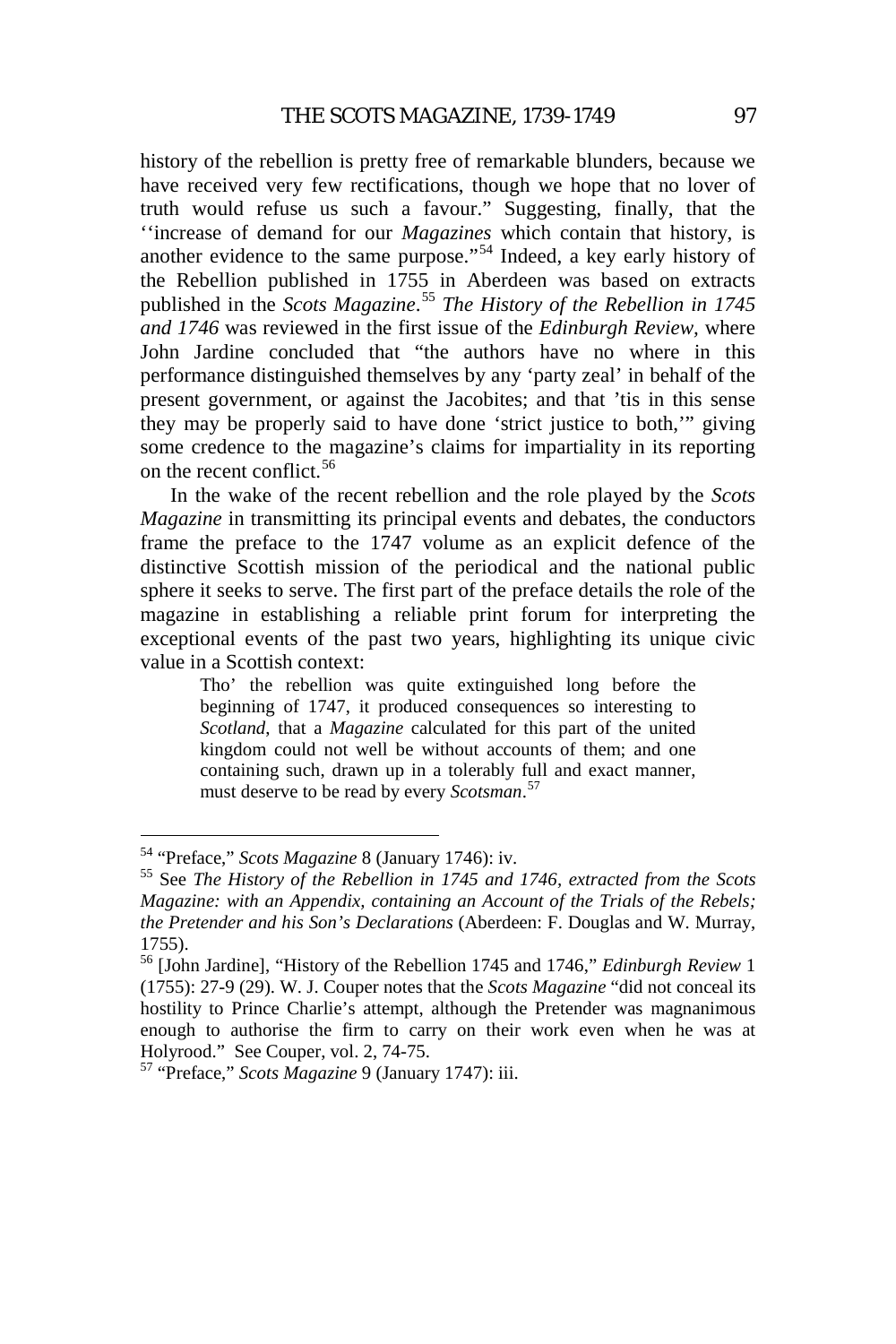In the second half of the preface the conductors draw their readers' attention to the wider value of their periodical as a national paper of record. "We esteem it a great honour to be the servants of our country," they assert, "and it gives us a sensible pleasure when we can in the least contribute to the instruction or entertainment of Scotsmen." Striking a remarkable tone of print patriotism in the context an increasingly cosmopolitan literary public sphere, the conductors suggest that the past success of their periodical demonstrates clear evidence of the desire for a dedicated national press in Scotland, devoted to Scottish affairs:

Whatever freedoms some people may use with the general character of our countrymen, as if they preferred foreign to home productions, we can from pretty long experience declare that the contrary appears to be fact; and are so fully satisfied of the above being an unjust aspersion, that should we be so unfortunate as lose any of that friendly countenance which has been shown us, we would impute it to some failure in ourselves, or to the greater abilities and more diligent application of another, if such should offer his service in our way; either of which would be a sufficient reason for discontinuing the favourable reception we have hitherto met with.<sup>[58](#page-16-3)</sup>

This revealing passage, with its mixture of sincerity and anxiety—its faith in both the civic mission and commercial potential of a national Scottish periodical press juxtaposed with the conductors' fears of failing to live up to its demands—reflects the crucial material and cultural significance attributed to print expressions of national identity after the manifest failure of recent political forms of nationalism, embodied in the defeated Jacobite cause from a year earlier.

In the prefaces to the 1748 and 1749 volumes, the conductors embrace the theme of national material improvement, and the magazine's role in this postwar enterprise, through its encouragement of what it calls "learning, industry, and benevolence" in Scotland.<sup>[59](#page-17-0)</sup> The preface to the 1748 volume opens:

The wars, foreign and domestick, which have ingrossed so much of our attention, being now at an end, this remarkable change in the face of publick affairs, will, we hope, afford us greater room for as useful, and more amiable entertainment.

<span id="page-17-1"></span>

<span id="page-17-0"></span><sup>&</sup>lt;sup>58</sup> Ibid., iv.<br><sup>59</sup> "Preface," *Scots Magazine* 10 (January 1748): iii. On the postwar focus of the 1748 preface, cf. Dwyer, *The Age of the Passions*, as in n. 45 above, 114.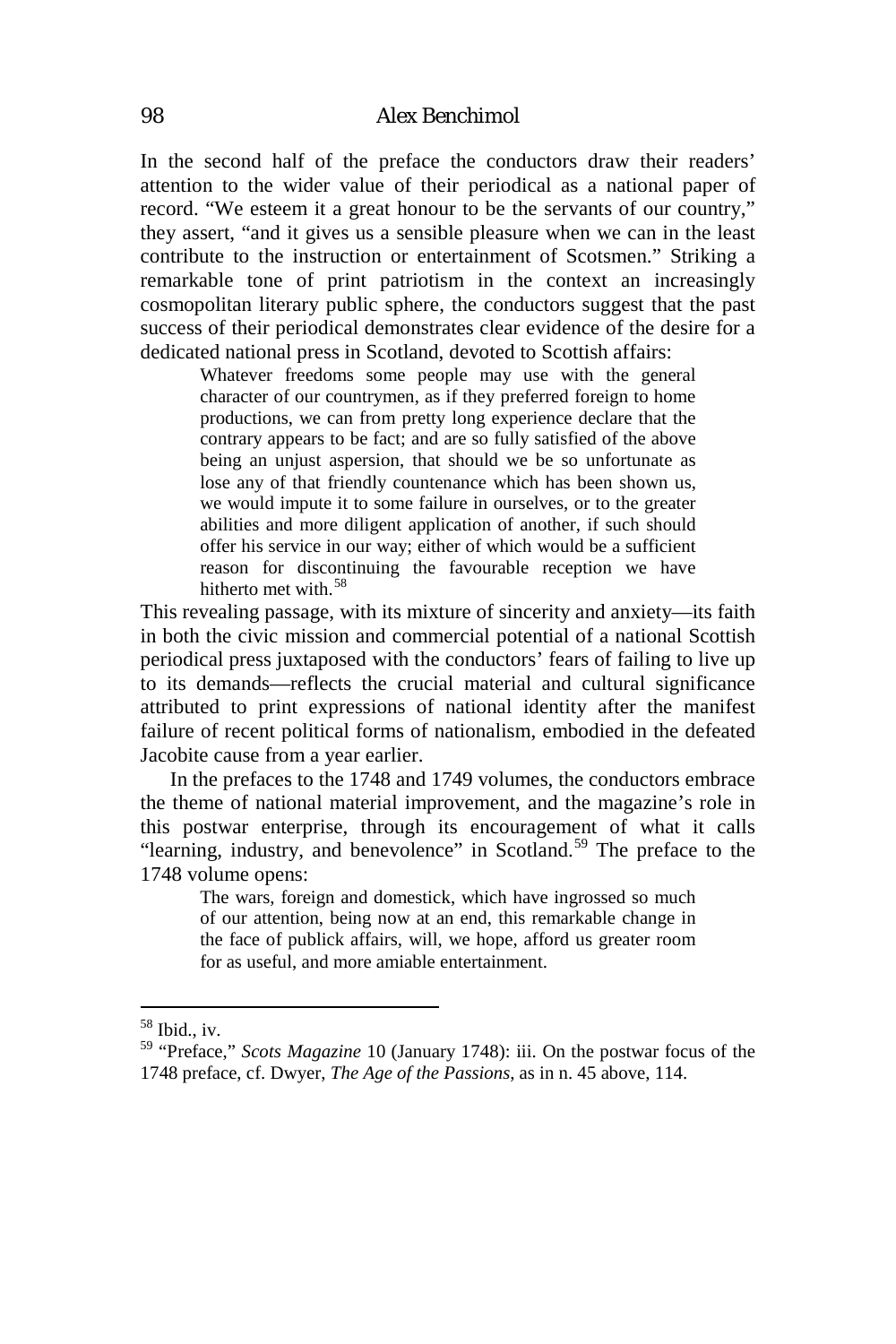The magazine observes that:

the generality of our readers will be glad to turn away their eyes from the horrid spectacles MARS has so long afforded, and fix them upon the more inviting scenes now offered us by MINERVA; and that our countrymen will return with joy to the culture of her peaceful arts, so much worthier the attention of the human mind, and which alone can deliver and secure us from ignorance, idleness, and party-spirit, more formidable than foreign foes.

In place of the geopolitical entanglements and civil strife of the 1740s, the magazine seeks to embed a new narrative of national material and cultural improvement, anticipating the aims of prominent mid eighteenthcentury Edinburgh intellectual associations like the Select Society. The conductors write:

Let SCOTSMEN now shew themselves truly patriots, and endeavour to supply to their country the want of a court, and the absence of so many of her greatest sons, by promoting, with all their interest and influence, her agriculture, manufactures, and commerce, those plentiful sources of publick and private wealth.

This agenda emphasises trade as a principal vehicle for national prosperity, with the conductors arguing

advantages accruing from extensive *trade*, are in themselves so obvious, have been so often exhibited, and so visibly exemplified, particularly in our sister-nation, that it is no wonder if some parts of our country have already been animated with a laudable emulation: and it is to be hoped, that this spirit, diffusing itself by degrees through the whole, may come in time to render SCOTLAND as distinguished in the mercantile, as she is in the martial and learned world.<sup>[60](#page-17-1)</sup>

Such an agenda gives a national periodical like the *Scots Magazine* a central role to play in its fulfilment, with the print combination of international news reports, parliamentary summaries, domestic affairs coverage, and the civic forum of its letter pages uniquely suited to both promoting an ideology of civic development throughout Scotland, as well as providing essential intelligence to Scottish merchants, manufacturers and investors, at home and abroad.

<span id="page-18-0"></span>Perhaps most striking, the preface to the 1748 volume presents the magazine itself as a physical embodiment of the cultural and material improvement it seeks to encourage in Scotland, with the very print used in its pages emblematic of the manufacturing potential of the country.

 <sup>60</sup> "Preface," *Scots Magazine* 10 (January 1748): iii.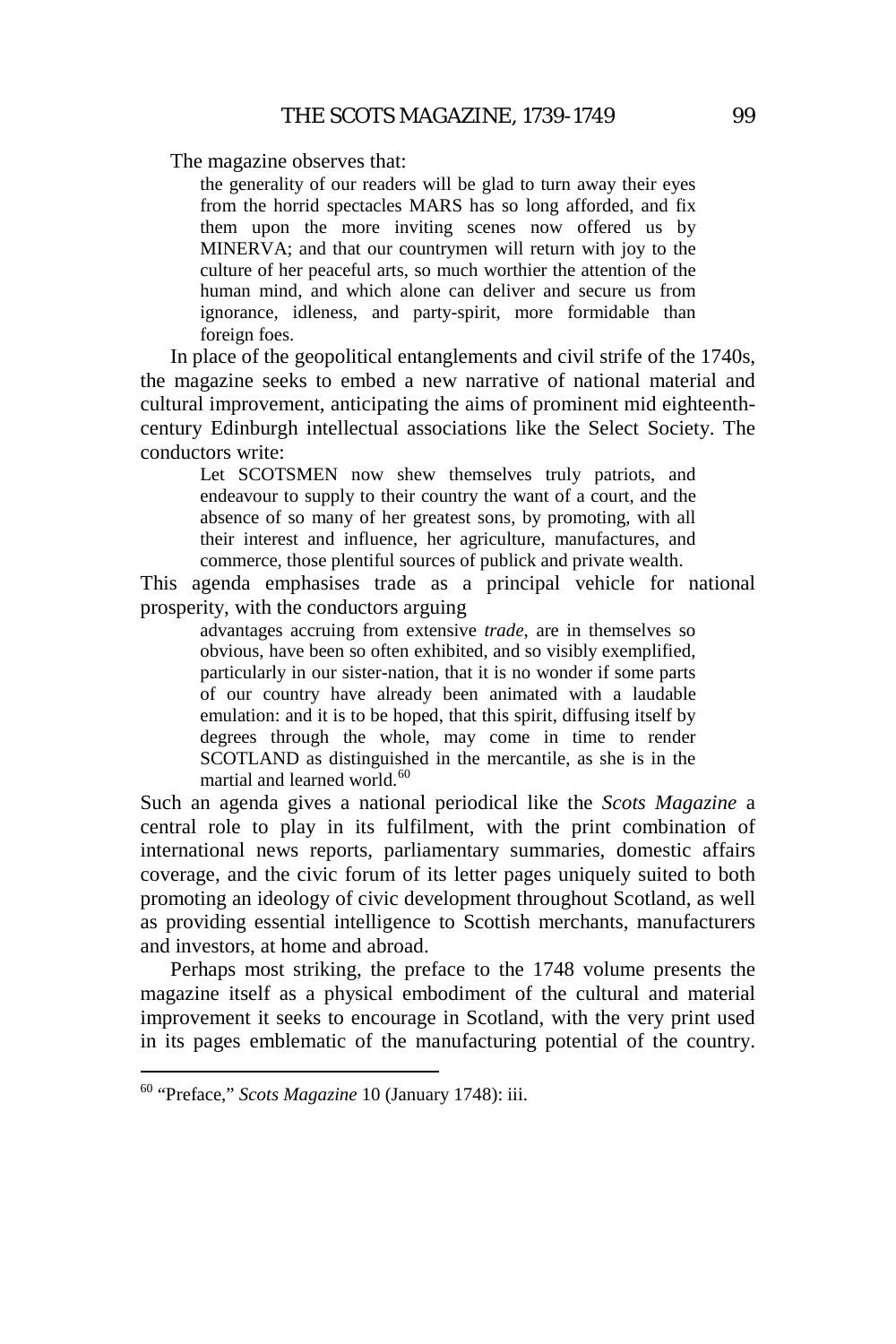Lamenting the literary advantages enjoyed by England over Scotland through the southern nation's more developed printing infrastructure, the conductors write:

The kind of encouragement however given to our *Magazine*, as it does us a great deal of honour, so it has also done some small service to our country. For thereby its proprietors have been enabled to encourage, not only the labours of CALEDONIAN pens, but the mechanical manufactures of SCOTSMEN, particularly that curious one of *type-founding*, an art but lately known in *Scotland*. Nor can it fail of giving pleasure to every SCOTSMAN, to see our *Magazine*, which has these two years past been printed on SCOTS types, vie in beauty, as well as correctness, with any work of the same kind produced by the  $ENGLISH$  press.<sup>[61](#page-18-0)</sup>

This passage is significant in its explicit material linking of the manufacturing and cultural dimensions of Scotland's wider agenda for national improvement, while also bringing together printing and literary activity as complementary aspects of the nation's emergent identity. In this enterprise the conductors were demonstrating their allegiance to a form of print patriotism first demonstrated by the influential publisher James Watson in the decade after Union in a pair of related publishing projects where material and cultural improvement are embodied in the skill, professionalism and innovation printers could provide to the nation. Leith Davis has described Watson's notion of print patriotism in an important recent article:

Good printing, he suggests, will keep good authors in "our Native Country." In the "*Publisher's* PREFACE to the PRINTERS in *Scotland*," then, as in the *Choice Collection*, "printing" and "the Honour of the Nation" are intimately connected. In the former, it is the printer's accuracy that is important; in the *Collection*, it is his ability to compile a miscellaneous sampling of representative texts to appeal to the interests of Scottish readers and channel them into concern for the nation.<sup>[62](#page-19-0)</sup>

As well as embodying the spirit of national improvement in the country, the preface to the 1748 volume makes the case for the generic advantages of a distinctive national press, based in Scotland, against those of what it

<span id="page-19-0"></span>

<span id="page-19-1"></span><sup>&</sup>lt;sup>61</sup> Ibid., iv.<br><sup>62</sup> Davis, 72. Watson's project of national cultural improvement through printing innovation, thus "making print a site for sustaining Scottish identity" in a post-1707 Scotland, as Brown and McDougall have put it, is discussed in their joint introduction to volume 2 of *The Edinburgh History of the Book in Scotland*, 8-10.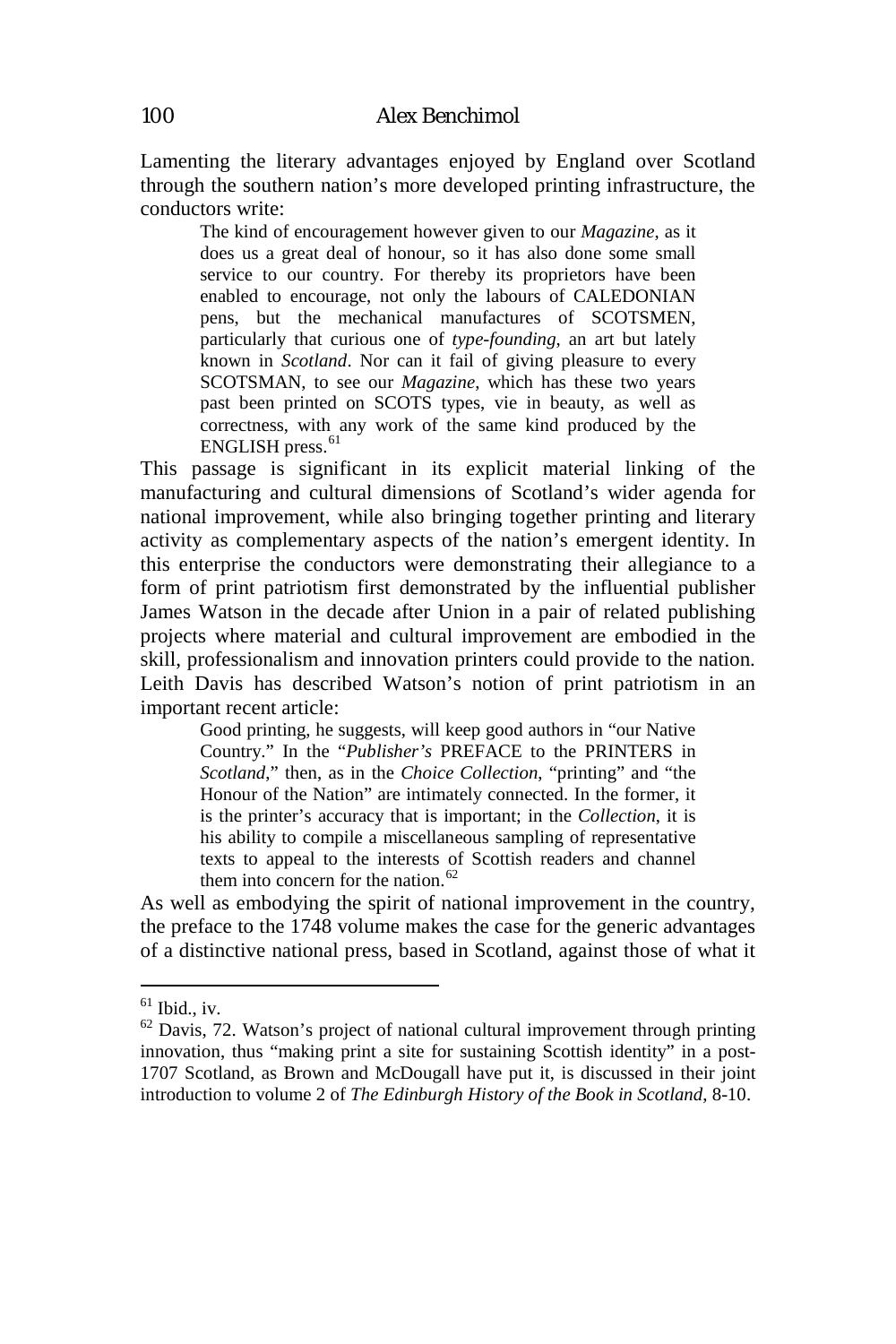calls "the *English monthly collections*," arguing that the magazine, by "having the benefit of those collections themselves" and "being adapted more peculiarly to this part of the united kingdom, may reasonably be expected to excel them all in whatever relates to SCOTLAND."<sup>[63](#page-19-1)</sup>

This last point is amplified in the preface to the 1749 volume, where the periodical is projected as an essential cultural counterpart to Scotland's post-1707 national institutions. The conductors argue that the country's unique developmental needs require a distinctive national periodical press to both articulate and publicize them:

As each society is more nearly concerned in their own affairs than in those of others, it would therefore be proper to have a regular publication of this nature in every nation. The knowledge of what affects the being and happiness of one state, may be but matter of amusement to the people of another. And tho' SCOTLAND is but a part of the kingdom of G. BRITAIN; yet as our laws and church-government are different from those of ENGLAND, and as each of the countries requires its peculiar improvements, and has its own branches of trade and manufacture, a SCOTS MAGAZINE, tolerably well managed, must be instructive and entertaining to SCOTS MEN.

This remarkable defence of the cultural integrity of a Scottish national press emphasizes the benefit of being headquartered in the Scottish capital, and thus uniquely placed to report on—and facilitate debate within—the institutions of Scotland's national public sphere:

Its being published in the capital, where the Supreme courts civil and ecclesiastical hold their sessions, and where the other national affairs relating to this country are usually transacted, must give it some singular advantages.<sup>[64](#page-20-0)</sup>

The editorial benefit of being centred in Scotland's capital was borne out only a few years later, when the magazine acted as a key journalistic outlet for highly consequential debates within the General Assembly of 1752 around issues of elite Church patronage and the theological autonomy of local presbyteries, carried out by leading intellectuals of the Moderate and Popular parties.<sup>[65](#page-20-1)</sup>

<span id="page-20-1"></span>

<span id="page-20-0"></span><sup>&</sup>lt;sup>63</sup> "Preface," *Scots Magazine* 10 (January 1748): iv.<br><sup>64</sup> "Preface," *Scots Magazine* 11 (January 1749): iii-iv (iii).<br><sup>65</sup> See "Reasons of dissent from the judgment and resolution of the commission, March 11. 1752, resolving to inflict no censure on the presbytery of Dunfermline for their disobedience in relation to the settlement of Inverkeithing. [154.]," *Scots Magazine* 14 (April 1752): 191-7; and "An abstract of the Answers to the Reasons of Dissent from the sentence of the commission, March 11. 1752; drawn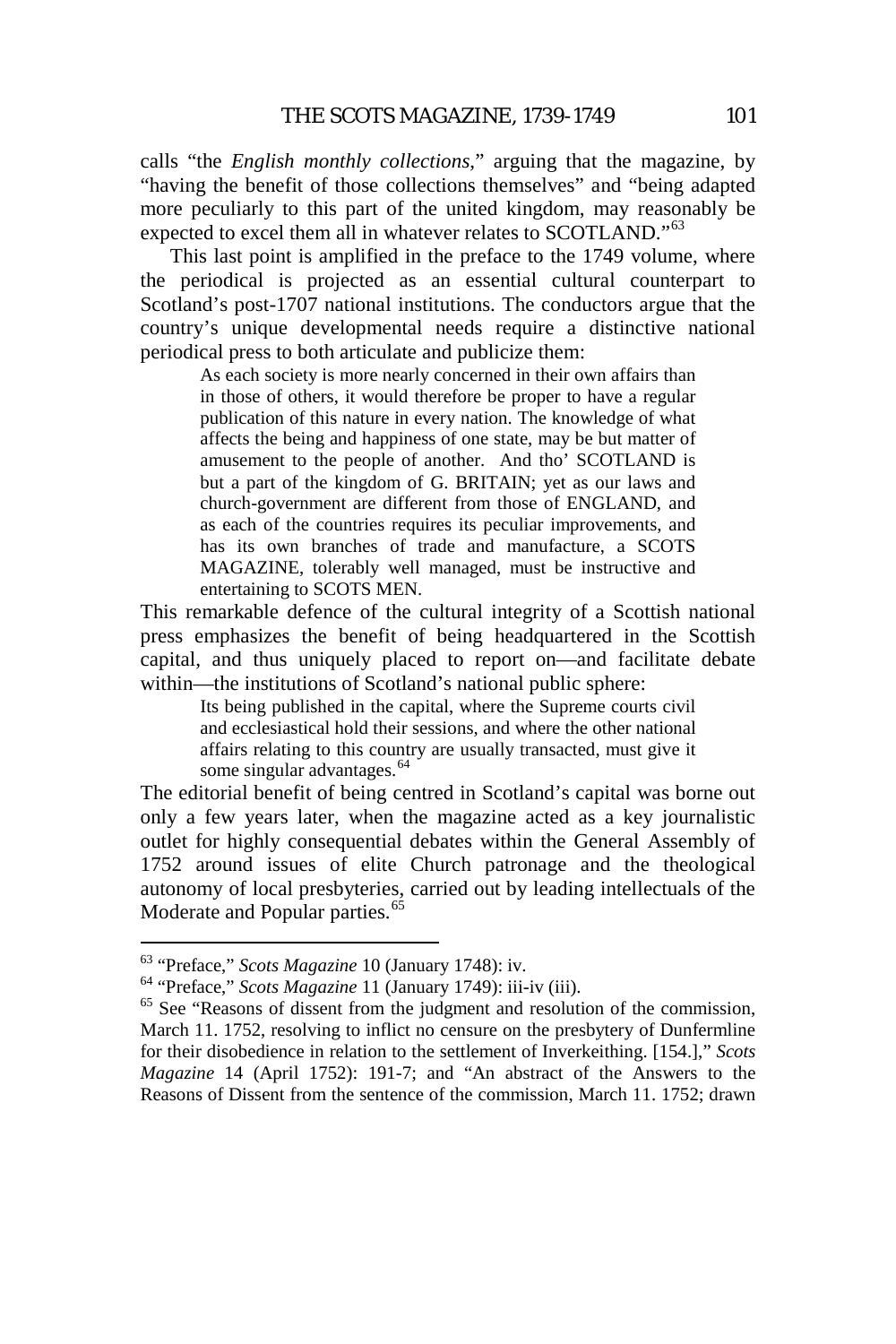#### 102 *Alex Benchimol*

When reflecting on the material and cultural progress of Scotland in the half century since Union, the editors of the first *Edinburgh Review* famously contend in their preface that "No literary improvements can be carried far, where the means of communication are defective." They argue, with evident pride, that "this obstacle has, of late, been entirely removed; and the reputation of the Scotch press is not confined to this country alone."[66](#page-20-0) The impetus of national improvement reflected in their elite intellectual review was very much an outgrowth of the activities of the Select Society, which sought to demonstrate how Scotland was contributing to the greater well being of the Union through scientific and literary innovations incubated in those national cultural institutions given autonomy by the 1707 settlement. As the editors of the *Edinburgh Review* explicitly acknowledge above, however, without a national press to publicize and encourage Scotland's material and cultural development, such improving activities must remain largely confined to an influential but limited coterie of professionals in Edinburgh's liberal public sphere, an observation borne out in the very pages of the *Scots Magazine*, which published in its March 1757 issue the list of questions debated by the sister society to the Select, the Edinburgh Society for Encouraging Arts, Sciences, Manufactures, and Agriculture in Scotland.<sup>[67](#page-21-0)</sup> Indeed, the short life of the first *Edinburgh Review*, folding after only its second issue, when compared to the long establishment and practical utility of the *Scots Magazine*, reminds us that an improving national periodical press succeeds by establishing a stable and reliable print forum for those key debates and issues most immediately relevant to the material needs of Scotland's civil society.<sup>[68](#page-21-1)</sup> If, as John Dwyer has argued, moral discourse

up by the committee appointed for that purpose [155.], and dated May 16," *Scots Magazine* 14 (May 1752): 229-38. In a 1978 article on the influential Scottish bookseller Gavin Hamilton, Warren McDougall has demonstrated how serving the nation's institutions based in the capital could benefit a publisher, noting that Hamilton and John Balfour's involvement in disseminating the Moderate manifesto, and their role as Printers to the University of Edinburgh, helped to solidify their hold on the Scottish publishing market in the 1750s; see McDougall, "Gavin Hamilton, Bookseller in Edinburgh," as in n. 30 above, 14-15.<br><sup>66</sup> "Preface," *Edinburgh Review* 1 (1755): i-iv (iii). <sup>67</sup> McElroy, 52; see "PREMIUMS by the EDINBURGH Society for the year

<span id="page-21-0"></span><sup>1757,&</sup>quot; *Scots Magazine* 19 (March 1757): 160-64. <sup>68</sup> The publishers of the *Edinburgh Review*, Gavin Hamilton and John Balfour,

<span id="page-21-1"></span>came out with another short-lived periodical, the *Edinburgh Chronicle*, in 1759, that sought to emulate both the wide-ranging Scottish remit of the *Scots Magazine*